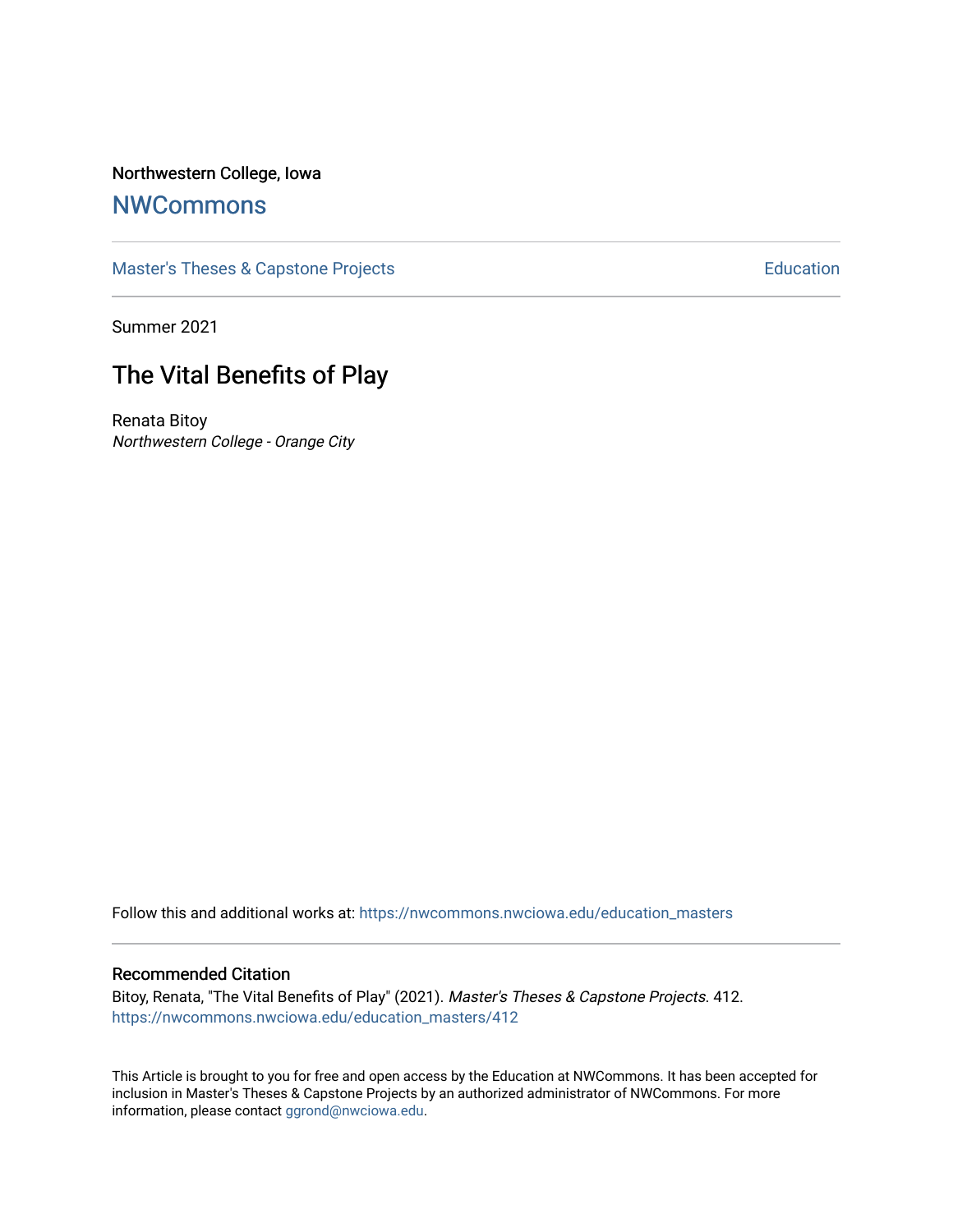The Vital Benefits of Play

Renata L. Bitoy

Northwestern College

A Literature Review Presented

in Partial Fulfillment of the Requirements

For the Degree of Master of Education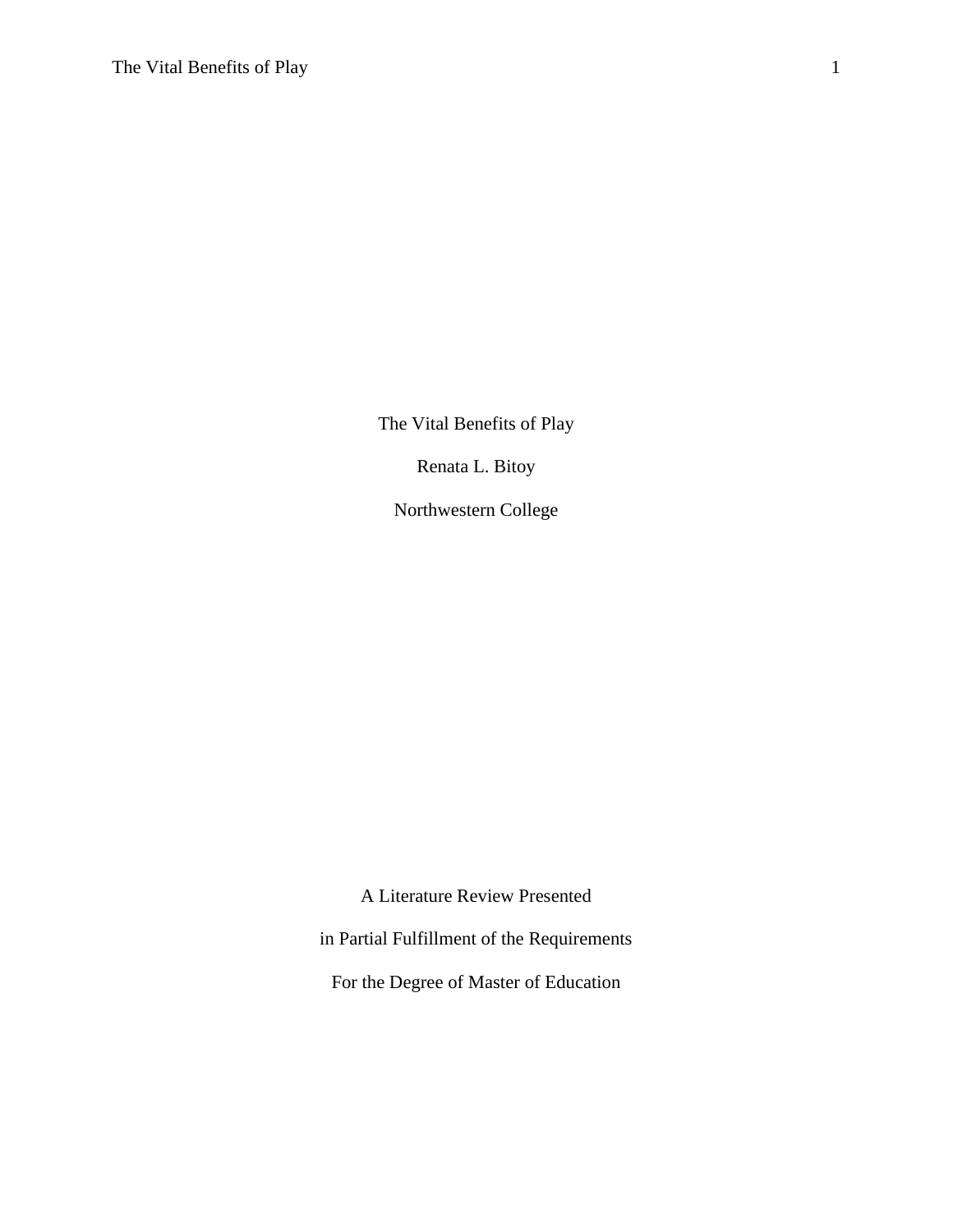#### Abstract

This literature review focuses on the importance of play for children. There are two types of play: child-directed play (unstructured) and teacher-directed play (structured). This literature review uses scholarly articles and information to go deeply into the types and benefits of play. Free play, play-based learning and guided play are the few this literature review that discuss their benefits for children. Play helps children in academically, social-emotional, language, self regulation and builds executive functions. Although play has all these benefit factors for children's development, this literature review will discuss the decline of recess in elementary school in the United States. Educators can implement recess, unstructured and structured play for the children to gain the nurturing benefits play offers.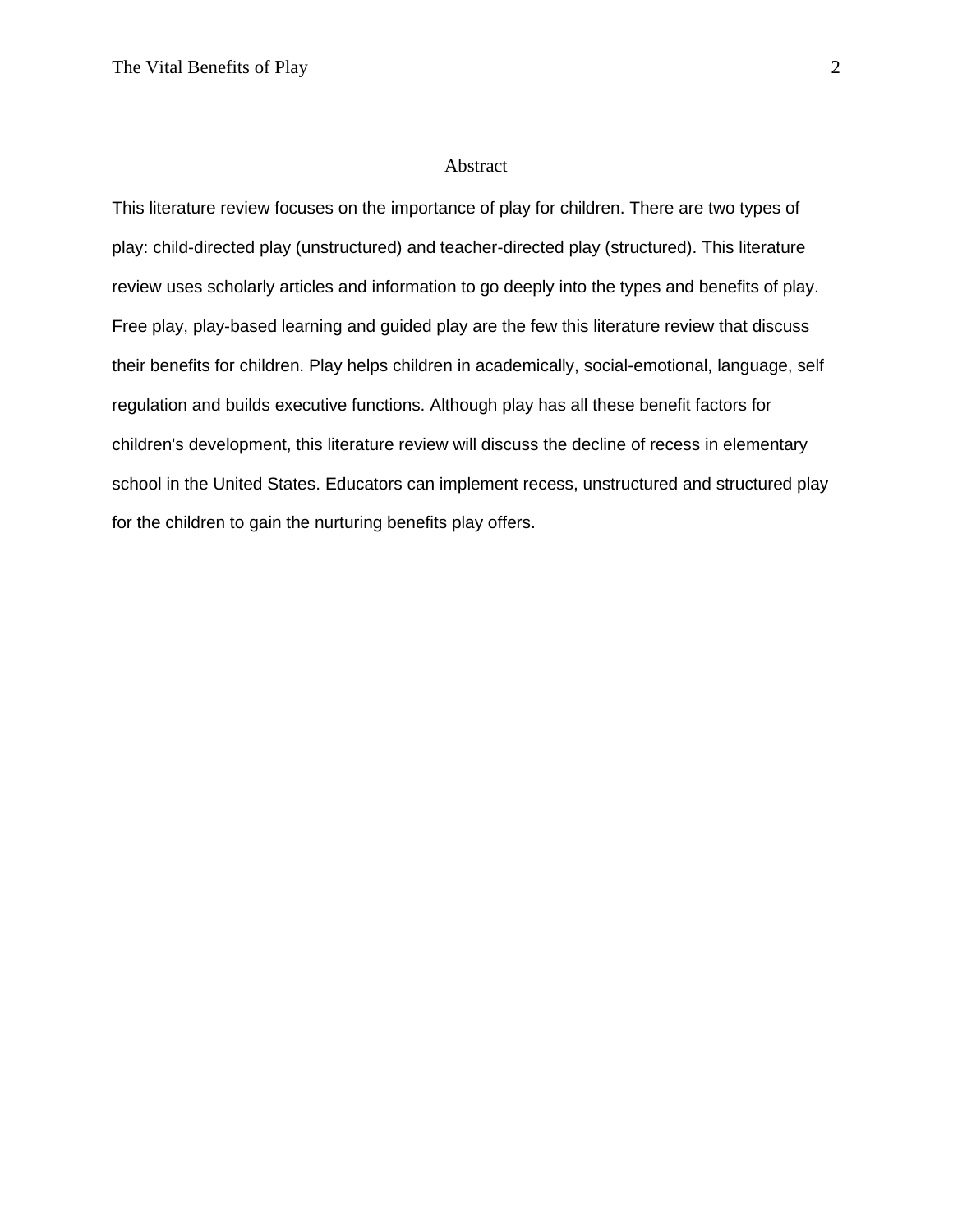#### The Vital Benefits of Play

Early childhood education is the beginning foundation for young children to succeed academically and socially for their future. During early education, structured (adult-led) and unstructured (child-led) play is essential to children on many levels. Through play, children explore the world in a safe environment, create constraints, imagine, and pretend, and collaborate with peers and adult caretakers. Play can be creative, messy, and physical, essential to academic achievement (Civitello, 2016).

However, with the ongoing research on the value of play, unstructured recess play in elementary schools has been limited or utterly opt-out recess from the school day. The policymakers and school districts reduced recess for more academic teachings, advanced school accountability, student testing, an extensive curriculum, and government penalty for poorly performing schools. (Parrott et al.2020; Berez and Sheets, 2017). Researchers believe there is a conflict between race and class lines, with more prestigious and white schools having more flexible recess policies with the benefits of play for their students (Parrott et al., 2020). Therefore, it can be seen as a social justice issue because of location, region, and ethnicity enrollment (Parrott et al., 2020). Unfortunately, the problem is that decreasing the recess time of unstructured free play delays the many benefits of unstructured play and physical activity for all children (Berez and Sheets, 2017).

This literature review examines the many reasons unstructured and structured play is essential for children developmentally. This literature review will help educators, administrators, and parents to understand the importance of play in children's development. The literature discussesthe various plays researched by different scholars regarding quality play-based,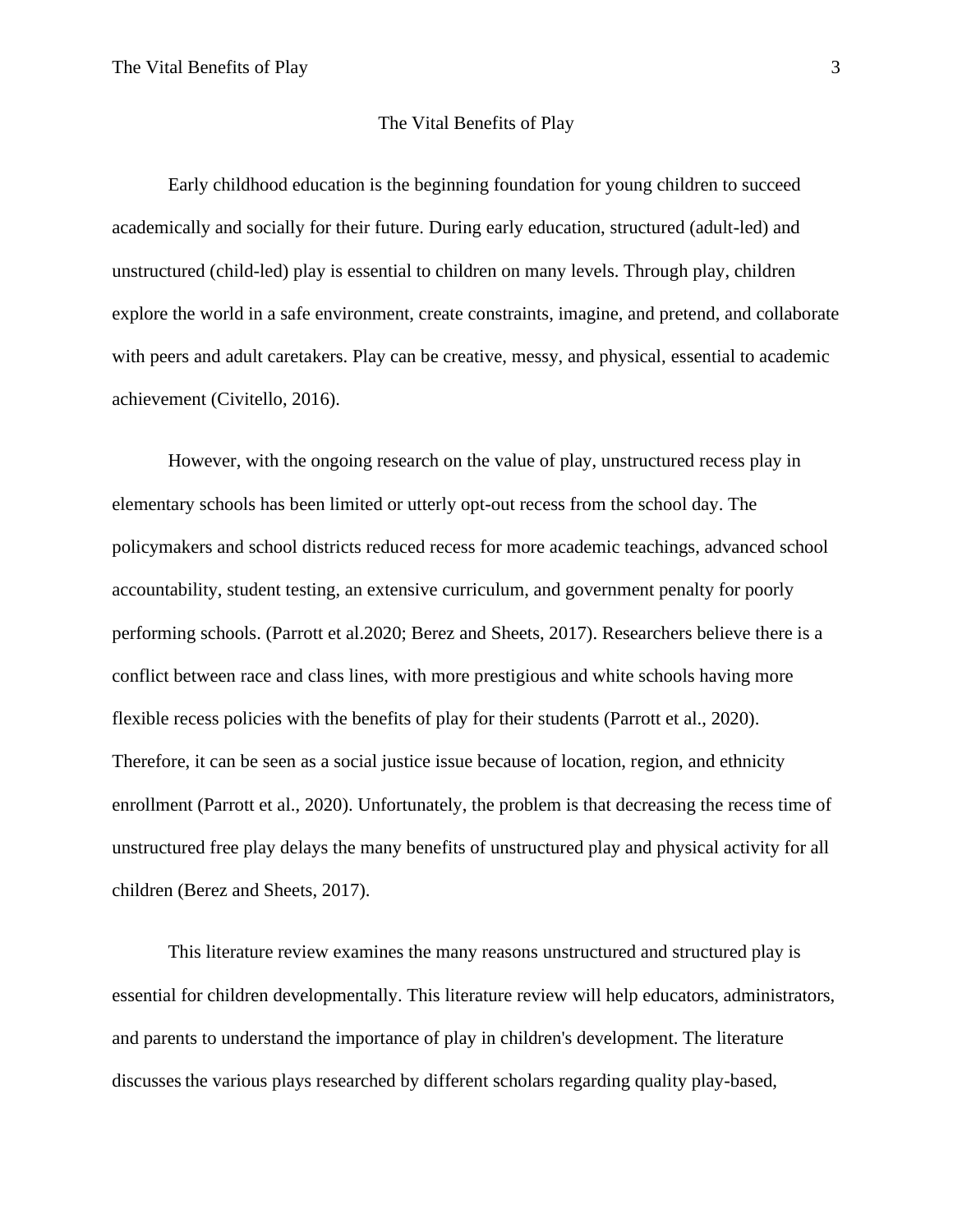pretend, free, outdoor, block, and guided play, then explain how those types of play benefit children.

Researched articles from within the last ten years from the Northwestern College academic database are included in this literature review. The researched studies and participants that are in this literature have been tested from various countries, socioeconomic status, ethnicity, and schools that helped them with their hypothesized studies. This literature review explains the value of play and why play benefits children from all demographics and socioeconomic statuses. This literature review explains how educators and parents can enhance a child's learning and development through the practice of play. Researchers O'Neill et al., (2012), Weisberg et al., (2013), Parrott et al., (2020) all agree that unstructured and structured play helps children socially, emotionally, cognitively, physically, self-regulation, mathematical thinking, and complex language interactions.

The literature review goes in-depth about the benefits of unstructured outdoor play for both children and their caregivers or parents. Next, the review will discuss the highlights and importance of unstructured dramatic, pretend play, and block play. Then the review explains the important topics of structured and unstructured play, such as guided play, play-based learning, and the decline in play in schools.

Review of the Literature

**Free Play**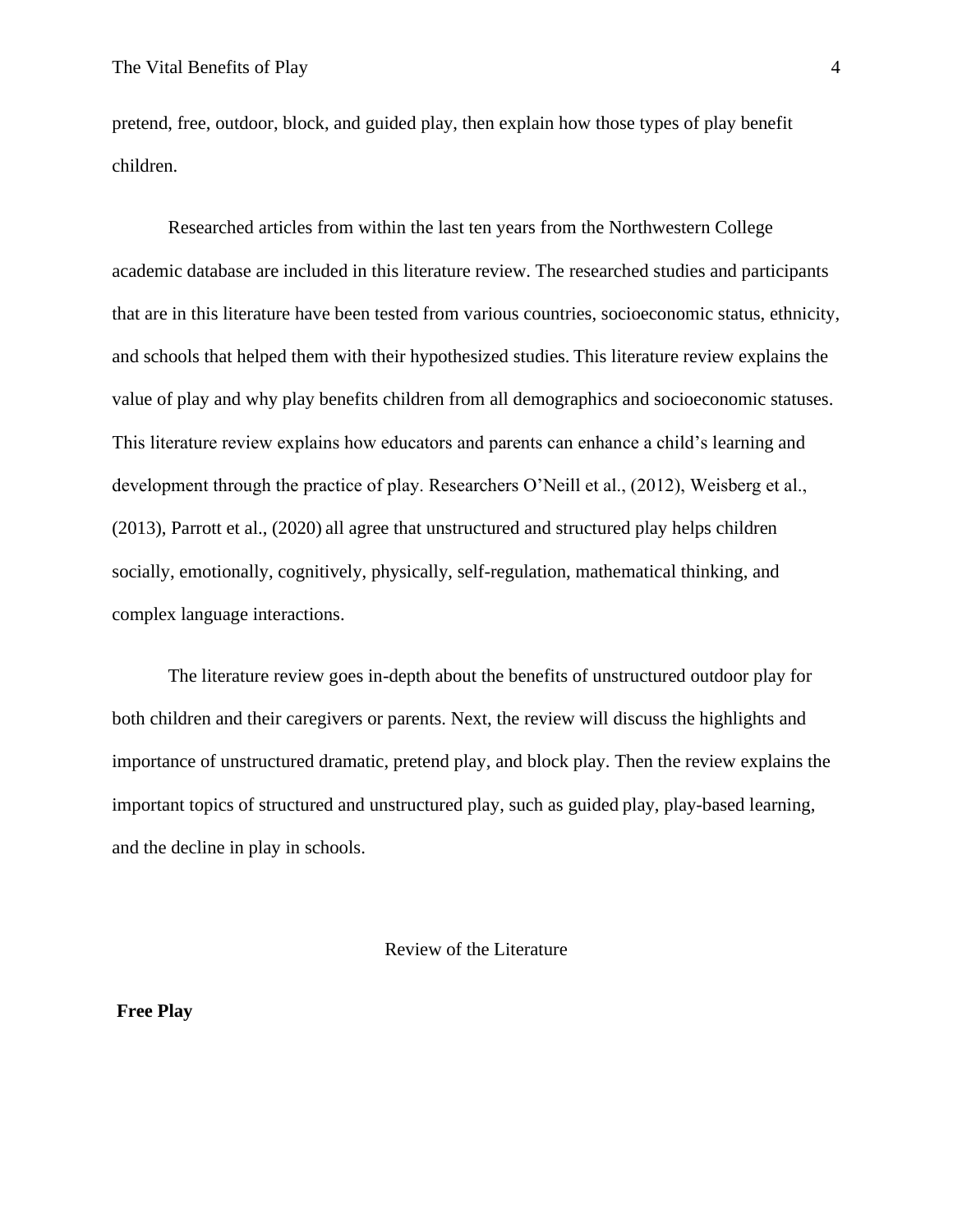Children's everyday experiences are vital for cognitive development and beginning selfawareness, social skills, and individualism (Tayler, 2015). From an infant, children's experiences involve play. Children learn by experiencing play between other children, adults, and objects in their environments. Play can be independent, quiet, and reflective, or it can be enjoyed with peers during active play (Edwards, 2017). In a social play environment, a child's social development skills could change from intrapersonal to interpersonal being by engaging with other peers (Tayler, 2015). Engaging children in active play serves a critical role in young children social, affective, and cognitive development (O'Neill et al., 2014)

 Play is a fundamental tool for effective learning and development in children (Fatai et al., 2014). An observational qualitative study conducted by Fatai and his team (2014) explored how free play contributes to children's learning. The participants were 30 children ages three to five in kindergarten. During the study some children played in groups or played in solitude. All children were engaged in one activity or more until their teacher assisted the children back to their classrooms. Researchers observed patterns and themes among students who participated in different types of play, such as the children's collaborative skills and use of imitation in play. The study showed free play helps young children learn through trial and error, which helps them gain new insights (Fatai et al., 2014).

In addition to trial-and error learning, unstructured play benefits conceptual learning in preschool-aged children. A cognitive development study implemented by Sim & Xu (2017), used mixed-method research to measure if children aged two and three form the basis for larger conceptual structures through free play. There were four unique experiments with these two and three-year-old toddler girls and boys. The first experiment observed 32 children ages two to three years old. Researchers looked at whether they could pick out the correct three blocks of different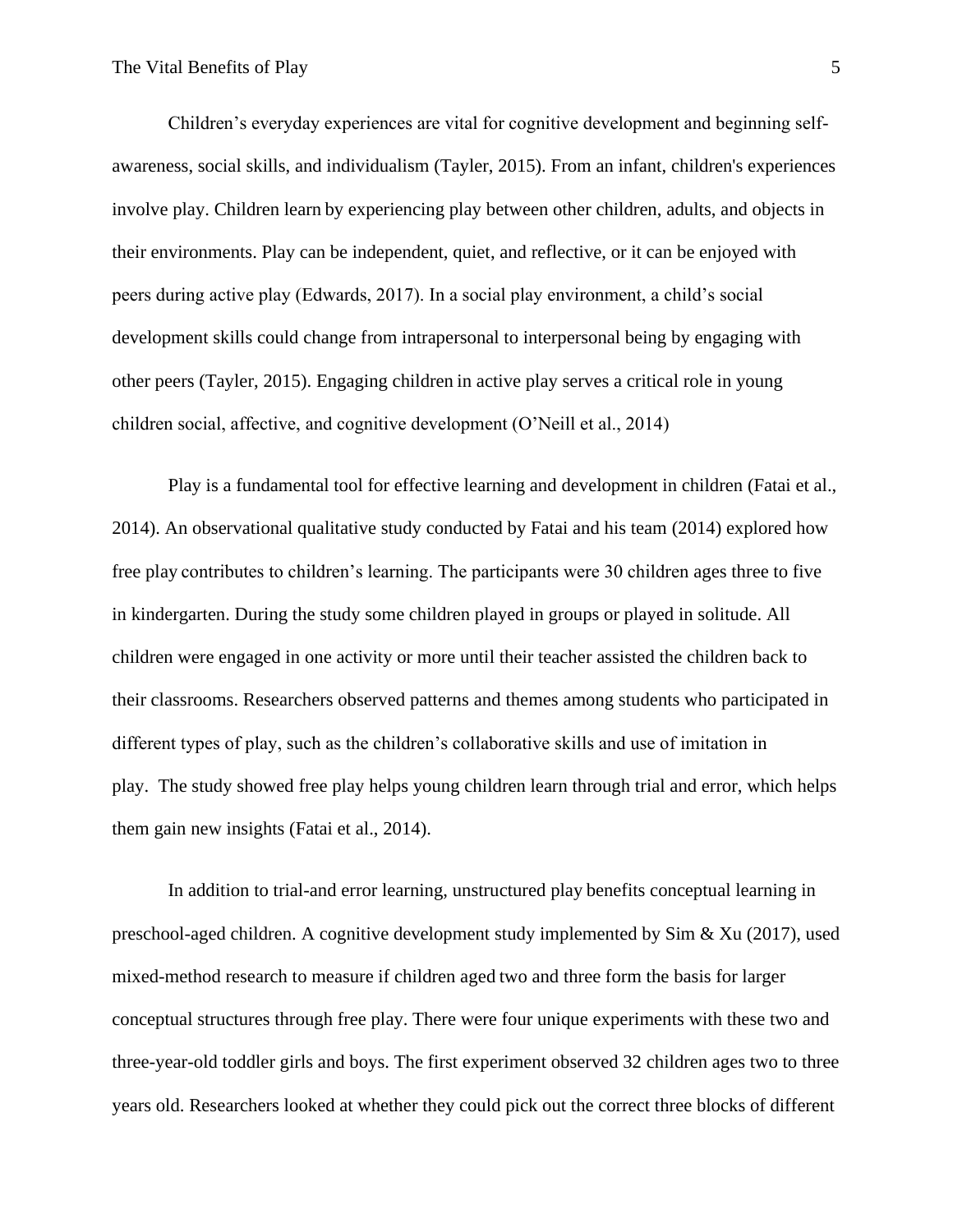shapes and colors from didactic learning. Children in this group were allowed 30 seconds of free play with the blocks before receiving instructions from the researcher. Children in this group were successful in picking out the correct blocks from the prior instructions (Sim $\&$  Xu, 2017). The second experiment observed 24 two and three-year -old children placing each block on top of a "blicket" machine that were activated using a shape rule: a shape-match a block had to be used to activate the machine. Children in this group were also allowed 30 seconds of free play with the blocks before receiving instructions from the researcher on how the machines worked. This group of children was successful in activating the machines. This result suggested to researchers that children successfully processed how to complete the task during unstructured play time. The third experiment was similar to the second experiment where children were tasked with activating the machines by using shape-match blocks. But in this experiment, a person gives the building blocks to the child during free play. The participants of the third experiment were 32 two and three-year-old children. The results of the trial did not differ from the other two experiments, even with blocks given to the child (Sim & Xu, 2017). The final trial was a control experiment, where 12 two and three-year-olds children were observed trying to activate the machines with no prior training or free play. The experiment showed that without any prior training or free play, the children were unsuccessful at the generalization tests. This indicates that free play and self-directed learning supports higher-order generalizations and lays the foundation for building larger conceptual structures and natural thinking (Sim  $\&$  Xu, 2017).

Research suggests unstructured free play including mindfulness activities can assist with happiness and positive health among preschoolers. Lee et al., (2020) performed a quasiexperiment study in Hong Kong regarding unstructured free play and mindfulness interventions among children in early childhood. The participants were 42 children aged 4 to 6 years old in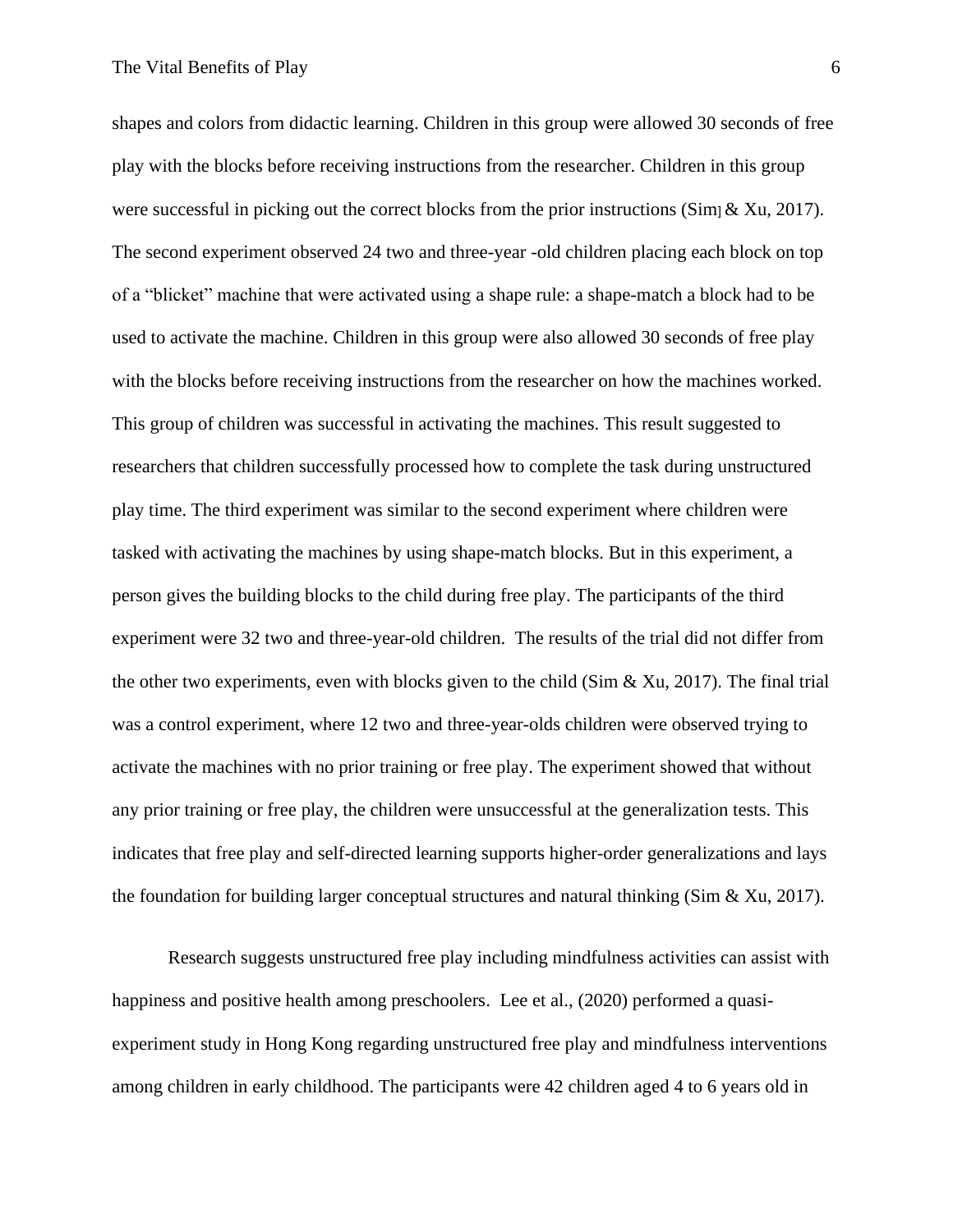two kindergarten classes. One kindergarten class was assigned as the control group and the other was the intervention group. The intervention group was allowed one hour of unstructured play outdoors each day. The children played with paper boxes, hula hoops, bean bags, cones, car tires, tree sticks, art supplies such as paper and paint. After the unstructured play, the children participated in a mindfulness activity that lasted 15 minutes daily. During the mindfulness activity the instructor read the children a story, practiced deep-breathing exercises and taught the children to be aware of their body and feelings. The control group had recess and then their same routine as usual.The playtime for the control group was one hour and without any mindfulness activities. Lee et al., (2020) examined the effectiveness of unstructured play materials in addition to a mindfulness intervention in aiding physical activity, emotional function, peer collaboration and playfulness among preschoolers compared with those who play in kindergarten.

Lee et al., (2020) used questionnaires for the parents, pedometers, weight scales and psychometric scales to measure the children's data. The children wore a pedometer on their pants during play. The Smiley Face Likert Scale was used to measure the children's emotional wellbeing after play. The children were asked to choose the face expression that reflected their level of happiness before and after play. The Children's Emotional Manifestation Scale was used to observe the behaviors of the children (Lee et al., 2020). This scale was completed before and after play, the trained rater's interviewed the children and rated the children "1= positive emotion" to "  $5$  = negative emotion". The Penn Interactive Peer Play Scale was used to examine the children's social skills and behaviors during play (Lee et al., 2020). Parents and teachers had to fill out questionnaires and rate the children on a four point scale from "1=never took part " to "4=always took part". The Test of Playfulness Scale was used to test the child's positioning to engage in play (e.g. the amount of time the child behavior was observed, the strength of the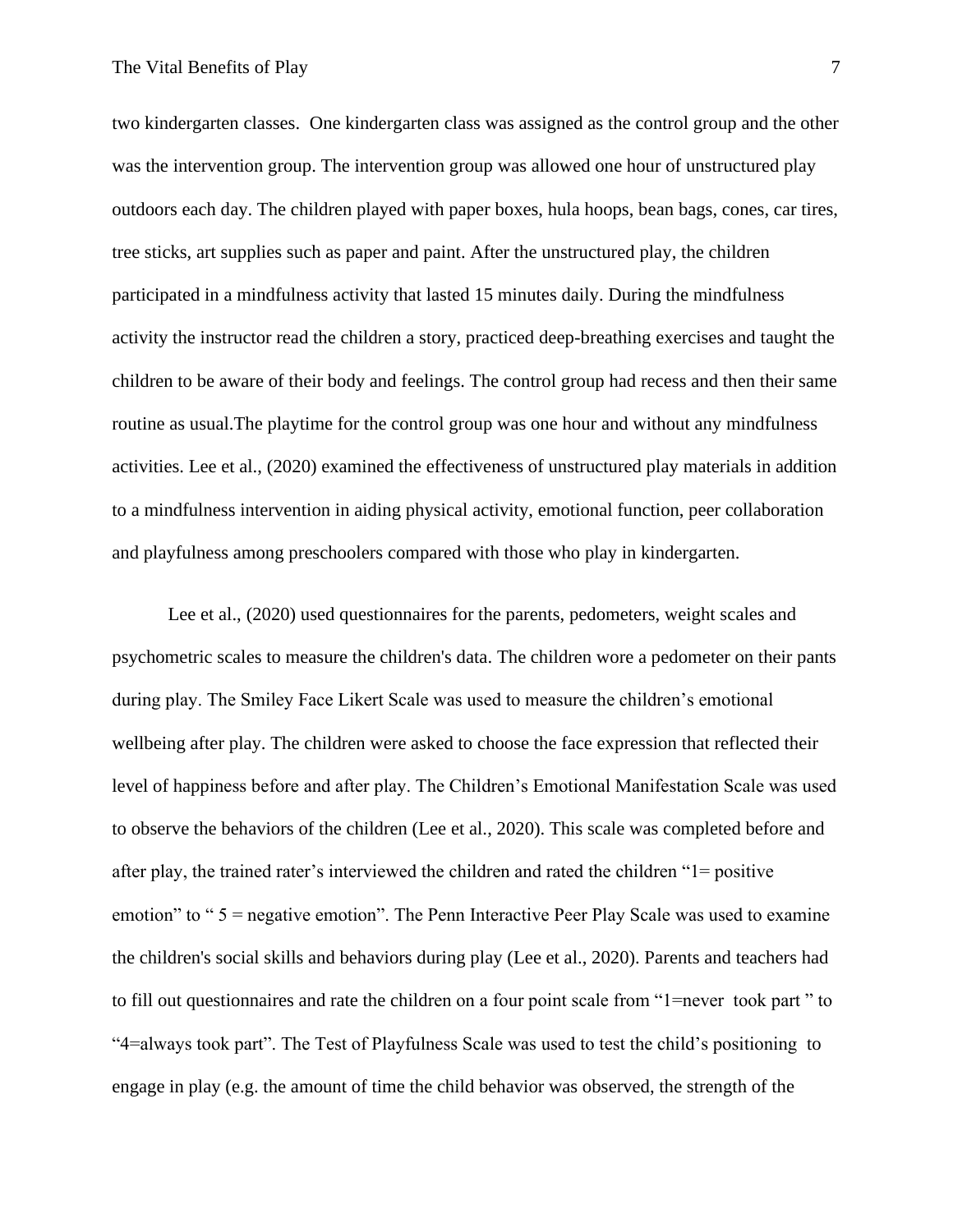behavior and the creativity of the behavior) 20 minutes of playtime was recorded each day, and the children's play was scored after observing. The results were that unstructured play that followed by mindfulness activities is effective in helping students with happiness and playfulness. This can help the children with their physical, cognitive and emotional selfregulation skills. For future research, a longer intervention could be implemented and a waitlist control group should be considered so all children could benefit from the intervention with the mindfulness activity (Lee et al., 2020).

Unstructured play, especially pretend play, has been shown to have an impact on selfregulation. (Slot et al, 2017; Thibodeau-Nielsen & Gilpin, 2020; Li et al., 2014; Goldstein & Lerner, 2017). Slot, Mulder, Verhagen, and Leseman (2017) examined how pretend play affected preschooler's cognitive and emotional self-regulation. Self-regulation is a crucial stage for school readiness for preschoolers because self-regulation behavior is related to the cognitive and executive control functions (Blair & Ursache, 2011, as cited in Slot et al., 2017). Executive control functions are related to the brain functions such as completing tasks, and following directions (Slot et al., 2017).Slot, Mulder, Verhagen and Leseman (2017) conducted several experiments to investigate the degree to which three-year-old children showed cognitive and emotional self-regulation in a naturalistic play setting and test-based measures of children's cool and hot executive functions (EF). The cool executive functions are working memory, maintaining attention and cognitive flexibility. Hot executive functions are self-awareness skills used in intense situations or conflicts (Slot et al., 2017). EF is defined as higher-order thinking processes that regulate thoughts and behaviors that has been identified as a significant predictor of children's proximal and distal development (Thibodeau-Nielsen & Gilpin, 2020).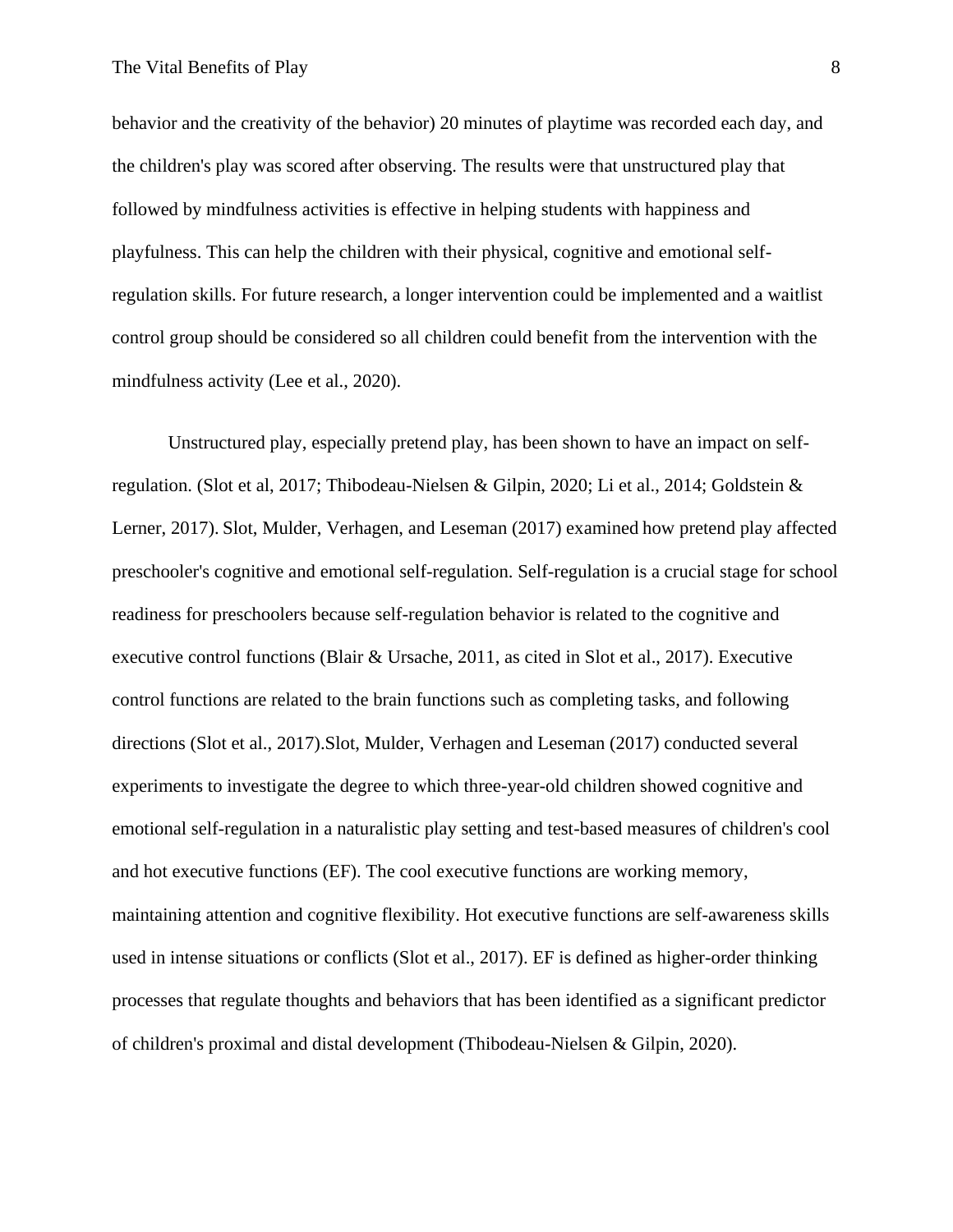The first experiment Slot et al., (2017) observed the children on their cognitive and emotional self-regulation skills in a dramatic play kitchen setting. The classrooms were visited twice during the mornings and children and educators were videotaped for 15 to 20 minutes in four sessions. Two sessions were a regular everyday routine such as mealtime and free play. The other two sessions were guided play where the researcher provided the dramatic play kitchen. The second experiment used a similar setup and assessed the children's cool and hot executive functions, and the observers measured the quality of pretend play. The result showed that preschoolers are able to implement their cognitive and emotional self-regulation skills and engage during pretend play. The children showed metacognitive regulation meaning children are in control or planning activities during pretend play. However, the benefits to emotional selfregulation were still limited, because even though the children were able to manage their feelings, conflicts with peers still disrupted their play (Slot et al., 2017).

Pretend play can improve children's social development and self-regulation, which can positively impact emotional development, academic performance in childhood, and later life success (Goldstein& Lerner,2017; Slot et al., 2017). Goldstein & Lerner (2017) conducted a research study that included ninety-seven children for a federally funded head start prekindergarten program. The participants were from four full classrooms: two had 19 children, one had 20 children, and one had 18 children. All the children's families had low economic statuses. The children were randomly assigned to dramatic pretend play games, block building, or story time.

Researchers measured whether the children received "Help (by measuring the children's tendency to help someone if they needed assistance)" or "Responses to Distress ( by measuring the children's assisting comfort or no attempt to comfort the individual that needed help) "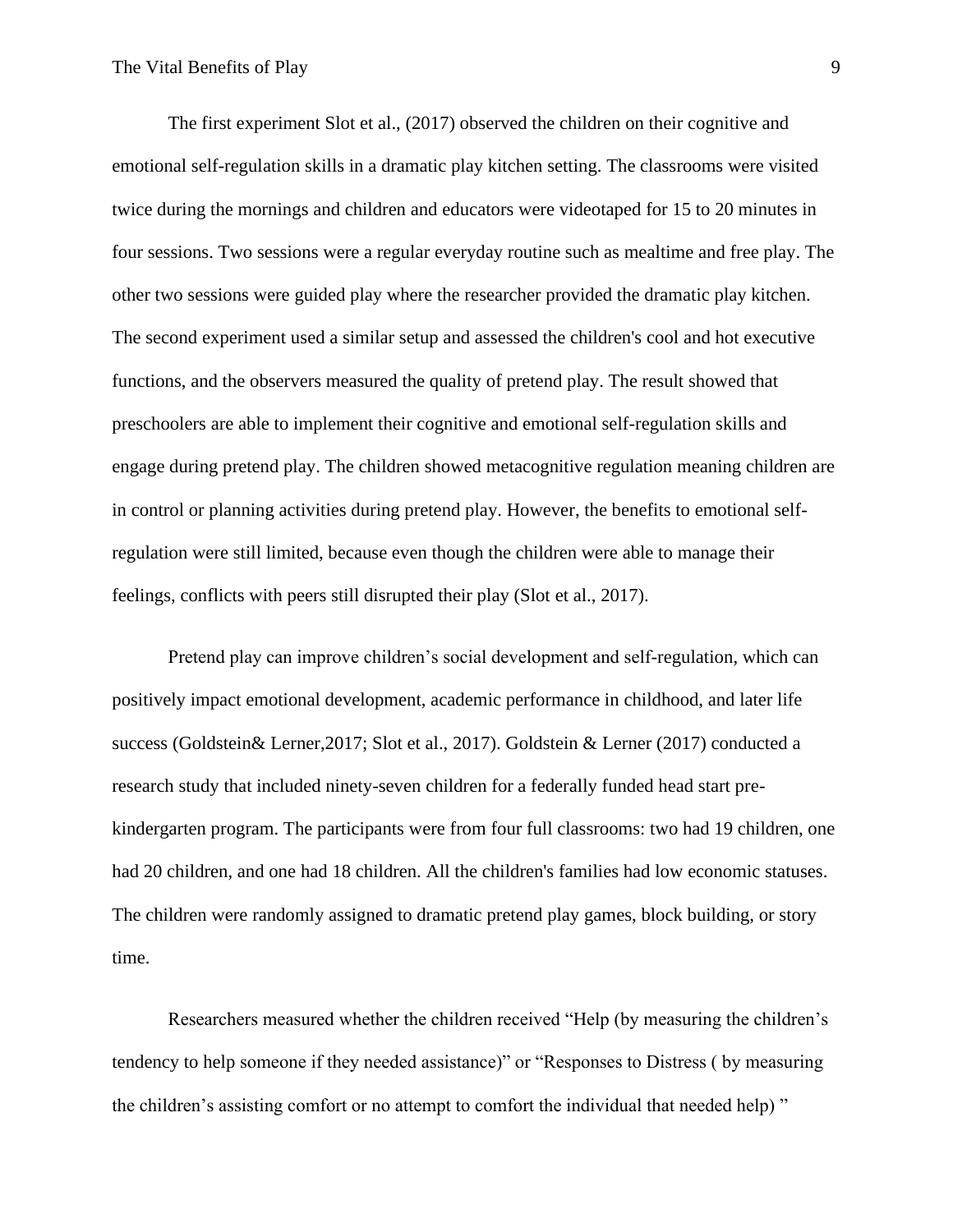during play. They examined the emotional states (e.g., self-management, social awareness, and peer partnership skills) of the children in their imaginary pretend play. According to the results, Goldstein & Lerner (2017), when children play pretend games, they have lower levels of negative social behaviors. The results showed that dramatic pretend play eased self-distress. This evidence means that if the children in this study are distressed, pretend play can increase to positive social interactions. However, the researchers found that children who participated in pretend play as animals or human characters showed improved emotional control and social selfregulation. However, unstructured pretend play was shown to not necessarily impact empathy and the ability to understand other behavior, which shows a limitation for the role of play in the development of certain social and emotional skills. Similar to Thibodeau-Nielsen & Gilpin (2020), the Goldstein & Lerner (2017) study also suggests young children from low-income backgrounds can particularly benefit from dramatic pretend play games for young children. The dramatic pretend play activity resulted in lower personal stress on two measures of emotional control compared to either block play or story time (Goldstein & Lerner, 2017).

A similar qualitative study by Thibodeau-Nielsen & Gilpin (2020) looked at how pretend play impacts self-regulation. Thibodeau-Nielsen & Gilpin (2020) study included 188 preschoolers between ages 4 and 5 years old. For part of the study, researchers interviewed teachers about their children's emotional regulation and their pretend play behaviors. The Thibodeau-Nielsen & Gilpin (2020) study also interviewed the children individually to test their executive functioning skills. Two years later when the children were in first grade, Thibodeau-Nielsen & Gilpin (2020) interviewed and reassessed the same students again. Thibodeau-Nielsen & Gilpin (2020) found that there is a strong relationship between pretend play and EF in early childhood, but the relationship is dependent on a child's temperament, specifically their ability to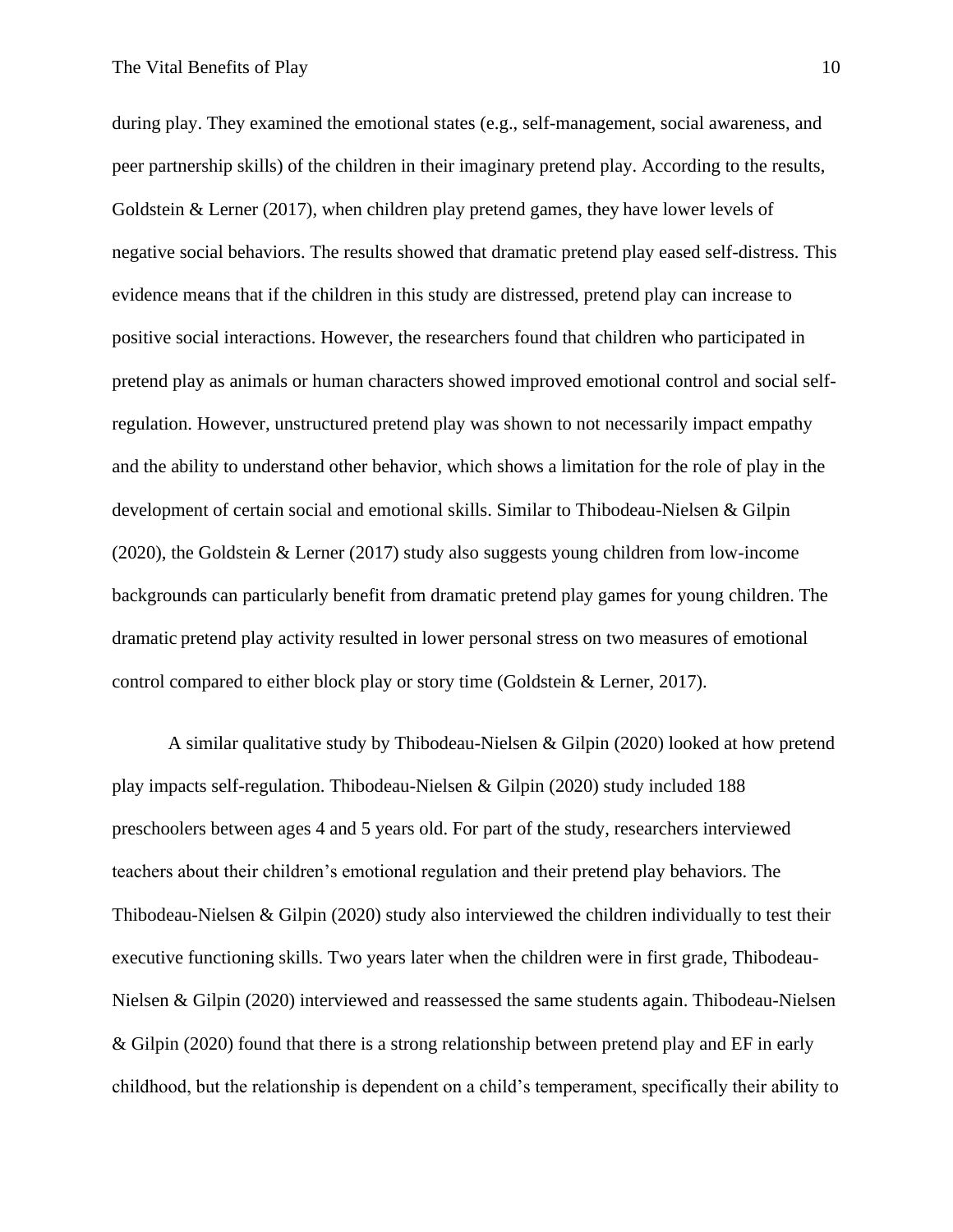regulate their emotions. Emotion regulation (ER) defines one's ability to monitor, evaluate, and change their emotional responses. Thibodeau-Nielsen & Gilpin (2020) hypothesized that the relationship between pretend play and EF would be stronger among children with poor ER skills than peers with more advanced ER abilities. The hypothesis of Thibodeau-Nielsen & Gilpin's study (2020) was supported that children with poor emotional regulation have more to gain from engaging in pretend play. Among the children in their study with poor emotion regulation, those who were reported to engage in more pretend play showed better EF over time than their peers who engaged in low levels of pretend play. This suggests that children who have poor emotional regulation skills will benefit the most from free play (Thibodeau-Nielsen & Gilpin, 2020).

Studies have shown that pretend play in unstructured environments is positively associated with the development of children's social skills (Li et al., 2014). Researchers Li et al. (2014) conducted a qualitative study of the relationship between pretend play and social skills in an outdoor environment. The participants were eighteen boys, and ten girls ages four to five years old from different child-care centers. Researchers observed the children over six days within two weeks at each daycare center. Teachers were asked to complete the social skills questionnaire on each participating child. Li et al., (2014) found that students who engaged in high amounts of pretend play scored higher in their teacher's assessments of their social skills. Social pretend play is more closely related to children's social skills than solitary pretend play. Social pretend play also appears to have the strongest association with all types of social skills such as assertiveness, cooperation, and self-control (Li et al., 2014). The outdoor setting had many opportunities for active pretend play and unstructured social interactions with their peers (Li et al., 2014). The outdoors setting gives the children a chance to practice emotional skills, including problem solving, turn-taking, encouragement, self-control, safe risk-taking, and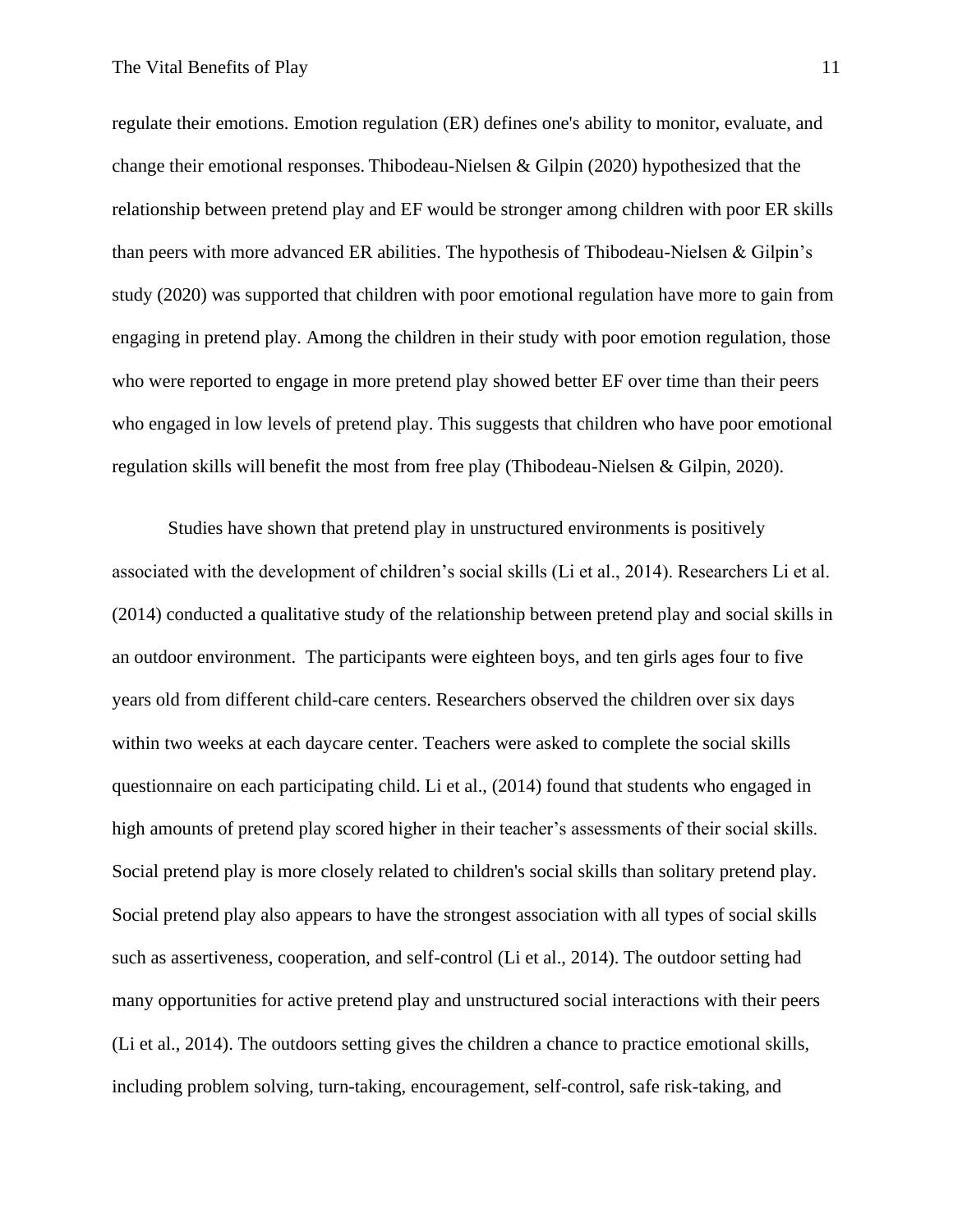following the rules of a game (Kinsner, 2019). Being outdoors invites children to explore skills in natural science, STEM skills, and the environment. It also creates opportunities for social interactions and collaboration promotes physical health while providing children a chance to take proper risks which lead to better learning outcomes since children return to other activities, and it anchors children to the real world (Kinsner, 2019). However, children with language delays in social skills have challenging time to attend the environment or join other peers. Therefore, the children may need direct instruction from educators to facilitate in play opportunities, while building their social skills (Dennis & Stockall, 2014).

Schools that allow for unstructured play time outside can better support the development of young children, according to the Kinsner study (2019). Free play provides better physical and mental health, improved sleep, and cognitive, social, and emotional gains for young children. The American Academy of Pediatrics recommends a "prescription for play" at every well-child visit (Yogman et al., 2018). Nemours Health and Prevention Services recommends daily supervised outdoor time for children from infancy to age five (Hughes, 2009, as cited in Kinsner, 2019). Nemours calls for toddlers to have at least 30 minutes of guided play activity and 60 minutes of free play activity each day (Hughes, 2009, as cited in Kinsner, 2019).

Some researchers recommend unstructured play with building blocks during free play as an essential way for children to develop blended social language, such as using spatial language and various unique forms to build their ideas. A structure used by Gold et al. (2020) examined block building as a form of play that supports early engineering skills. The engineering play structure focuses on skills such as social skills, creating, and building, interpret how things are built or work, solving problems and replicating solutions, testing solutions, and estimate designs,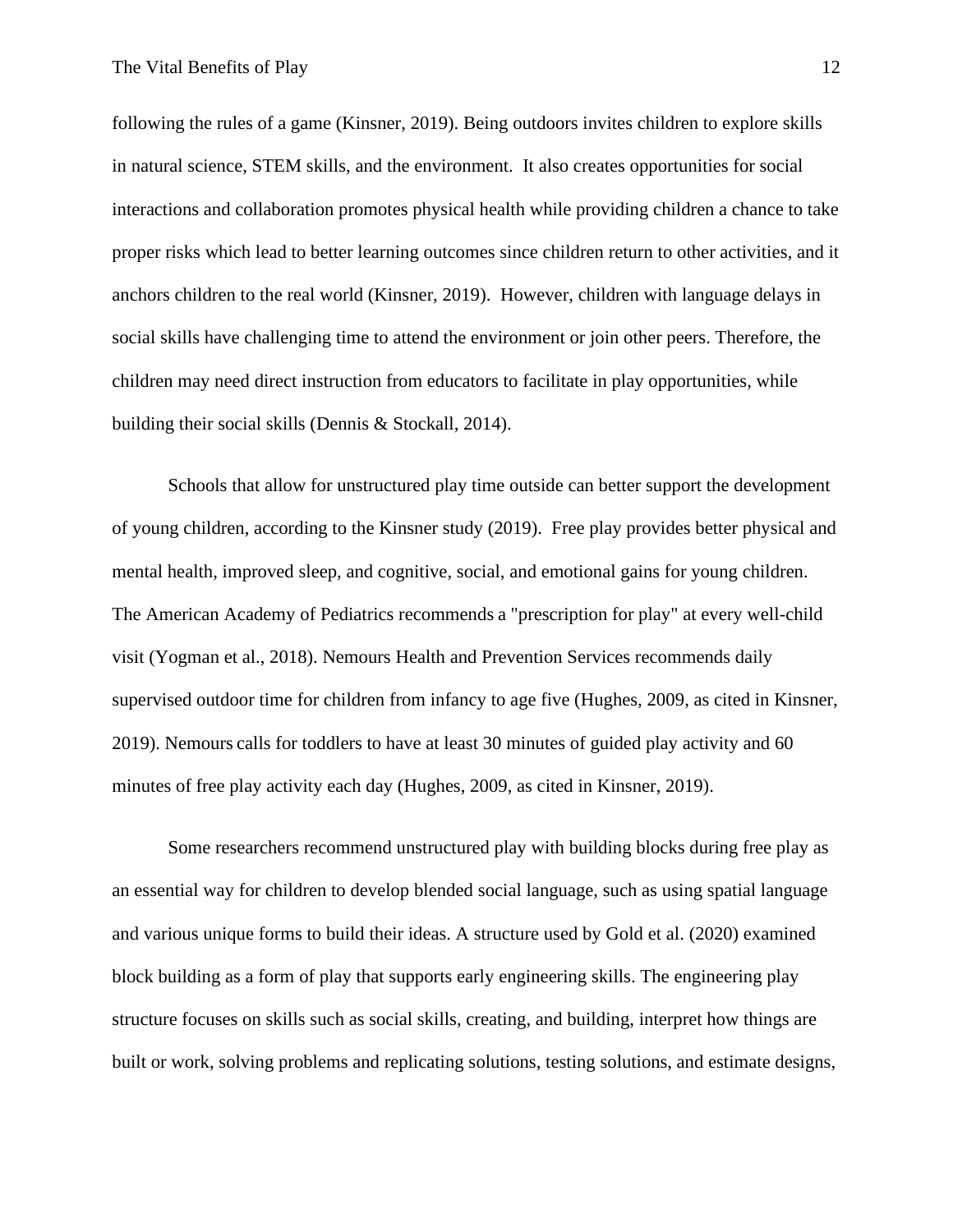creating innovative ideas, following patterns and prototypes, and thinking logically and mathematically, and using technical language (Gold et al., 2020).

Gold et al., (2015) conducted an observation research of 68 preschool children ages 3 to 5 years old from two classrooms in a university laboratory and two classrooms from Head Start Center. Two graduate student research assistants visited each preschool classroom weekly to observe the children in three play settings. The play settings were Imagination playground (both indoor and outdoor play activities with large lightweight blocks), traditional playground (was outdoors with slides, swings, ladders, playhouses, and sandboxes), and dramatic play (was indoors in each classroom with play kitchen, toys, dolls and dress up clothing). The observation results were that children participated in design and construction in Imagination playground, followed by dramatic play and then playground. Therefore, the engineering and mathematics behaviors were observed higher in dramatic play and in the imagination playground. Their research suggested that preschoolers who engaged in more engineering play perform better on assessments of mathematical knowledge, like numbering geometry, spatial ability, like rotating and transforming shapes, and planning skills, such as tracing a correct path over patterns on a page (Gold,2015; Gold et al., 2020).

Unstructured play with building blocks can benefit children with mathematical thinking and their building complexity (Trawick-Smith et al., 2017). Another study on block play by Trawick-Smith, Swaminathan, Baton, Danieluk, Marsh and Szawacki, (2017) examined and video-recorded 41 children in preschool playing with blocks. Trawick-Smith, Swaminathan, Baton, Danieluk, Marsh and Szawacki, (2017) measured how block-building plays impact mathematical thinking. They conducted the research measuring the children's frequency of block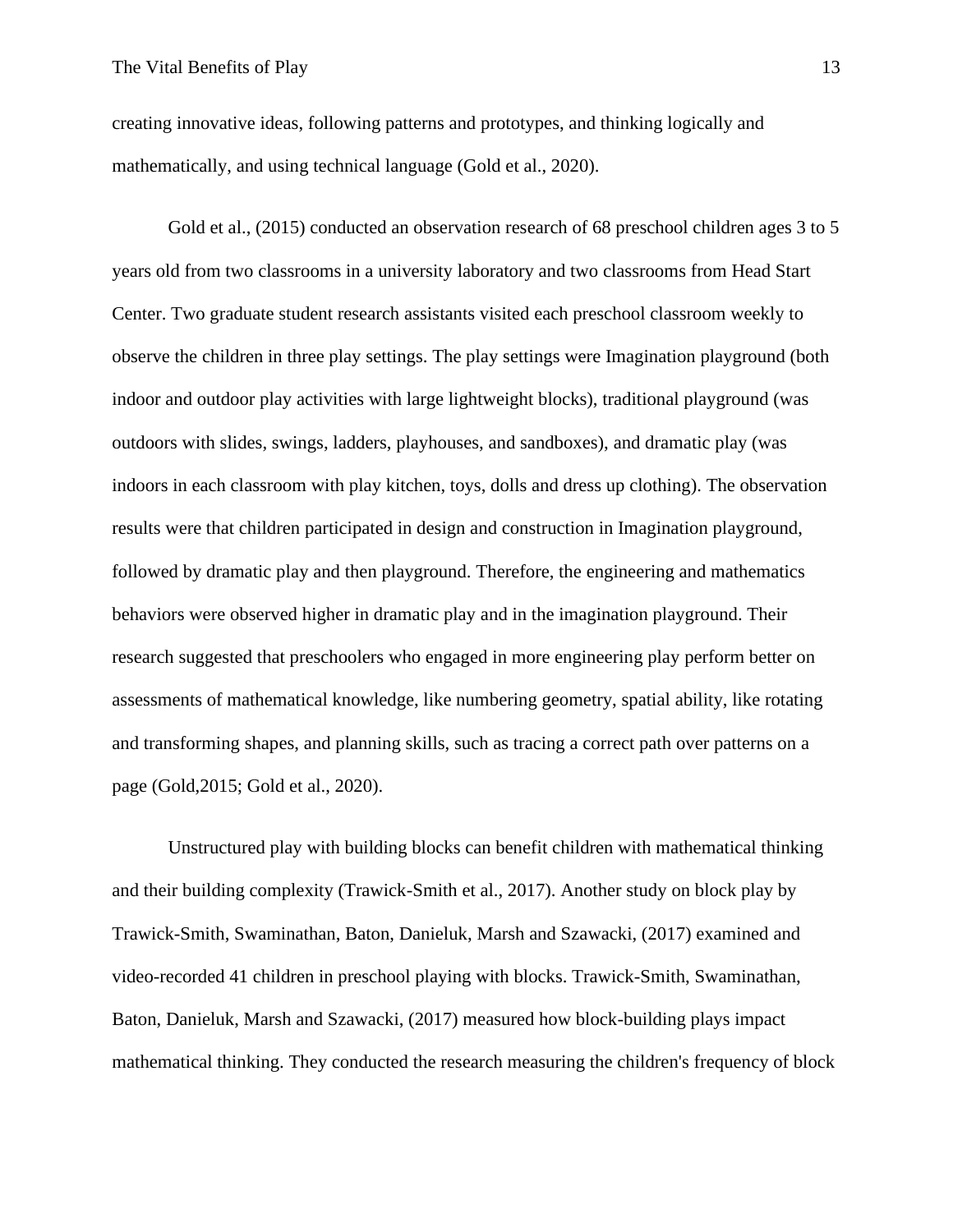structures, complexity of the block structures, social and teacher participation, and the percentage of building without toys.

Despite the values of unstructured play, many researchers are concerned about a decrease in unstructured play time, as recess time is reduced and eliminated in many school districts (Parrott et al., (2020) ; Brez & Sheets (2017)). There has been significant public interest and debate over policies regarding how much recess children should have during school (Parrott & Cohen, 2021). School districts are prioritizing many other issues that impact the school day, like student testing, intense curriculums, and improving accountability. Poorly performing schools also have to deal with government penalties (Parrott et al., (2020) ; Brez & Sheets (2017)). In order to lessen these challenges, many schools reduced their recess time or eliminated recess from the school day (Parrott  $& Cohen, 2021$ ). The reduction in recess is potentially harmful to children as recess is essential for allowing children unstructured free playtime and increasing physical activity, which positively affects the well-being and development of children (Brez & Sheets, 2017).

Unstructured recess play is an important factor in children's school performance. In a study about the importance of unstructured play/recess in schools, Parrott & Cohen (2021) used mixed method study observing children's play periods and using interviews with children and teachers. The participants were one hundred children from grades kindergarten to fifth grade who were included in the ten-week session in the fall and ten-week session in the spring experiment. Parrott & Cohen (2021) observed the children's physical behavior, passive watching, and language behaviors. Their findings were that more extended play periods give students valuable time to work cooperatively. The children felt the recess was necessary, and after play, they were ready for school. The children's moods improved during play, making new friends (Parrott &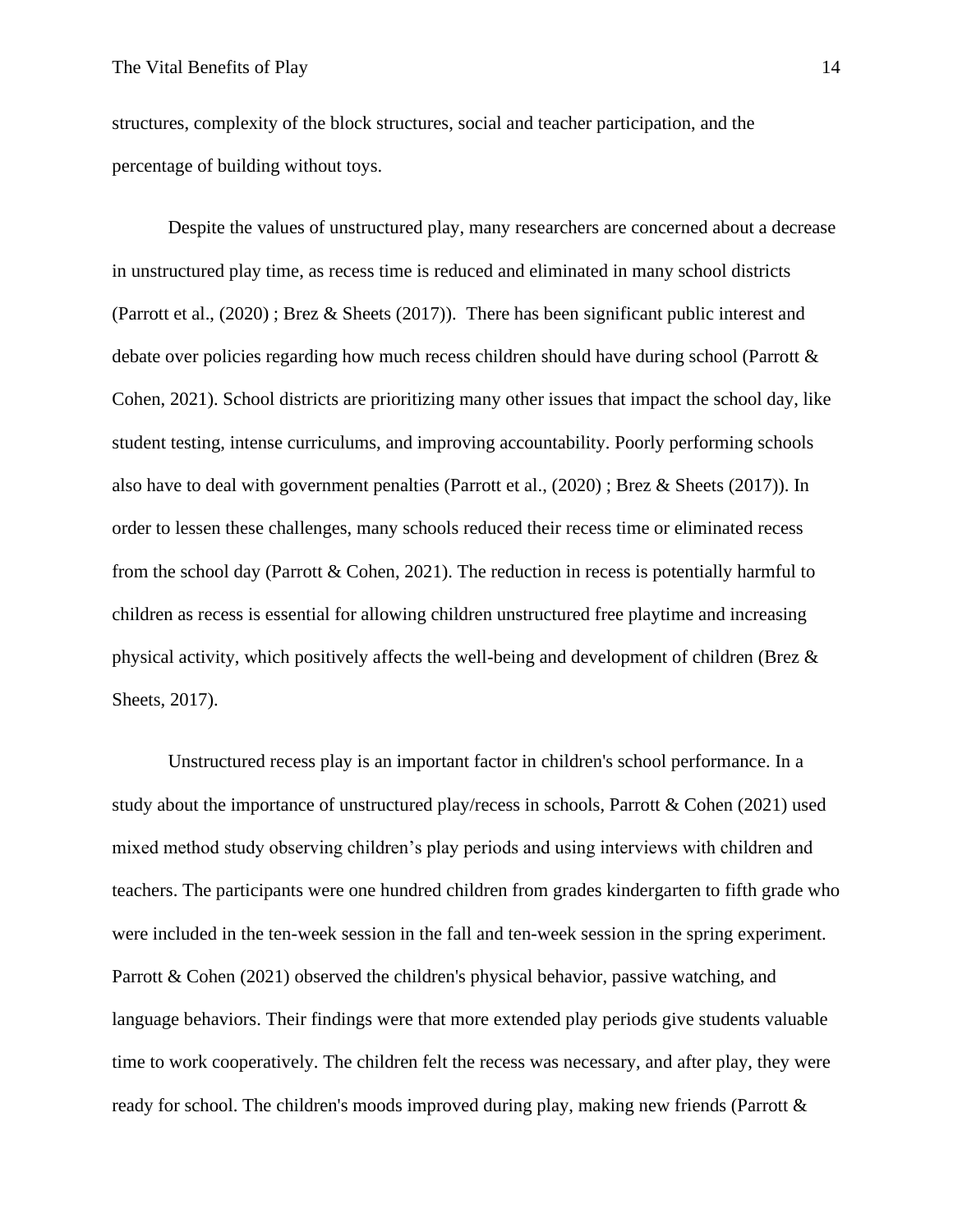Cohen, 2021). Teachers expressed that the benefits of unstructured play in the school develop focus, working cooperatively, and working through problems with adult intervention (Parrott & Cohen, 2021).

Free play is extremely beneficial for children and should be considered as an essential part of the day in school. A similar study about the importance of unstructured recess conducted by Brez & Sheets (2017) regarding the benefits of recess on children's cognitive skills and academic performance in the classroom (Brez & Sheets, 2017). Their methodology was different because they tested before and after recess for cognitive measures of attention and creativity. Brez & Sheets (2017) observed ninety-nine children from elementary schools from two districts. Children were in third, fourth and fifth grade. Brez  $\&$  Sheets (2017) observed the children before and after students left for recess. To measure the students' attention, they asked the children to read a brief passage before and after recess. They instructed students to cross out every letter 'e' that they came across the passage. The score for this experiment is the total number of 'e's that were correctly marked (Brez  $\&$  Sheets, 2017). To measure the creativity, students were given one of two daily uses items (a spoon or paperclip). Next, students were asked what the items were used for and asked an alternative way to use them. To measure the executive function, they used the Trail Making Test version A and B (Brez  $\&$  Sheets, 2017). In the version A students were asked to connect the dots from 1 to 25. Version B the students were asked to connect the dot with numbers and letters alternating between the two (e.g. 1, A, 2, B, 3, C etc.). However, version B was recognized to be difficult for the children, so the researcher eliminated version B. to measure students while engaged in cognitive, attention and creativity activities. Last, the children filled out questionnaires about where on the playground they played and which peers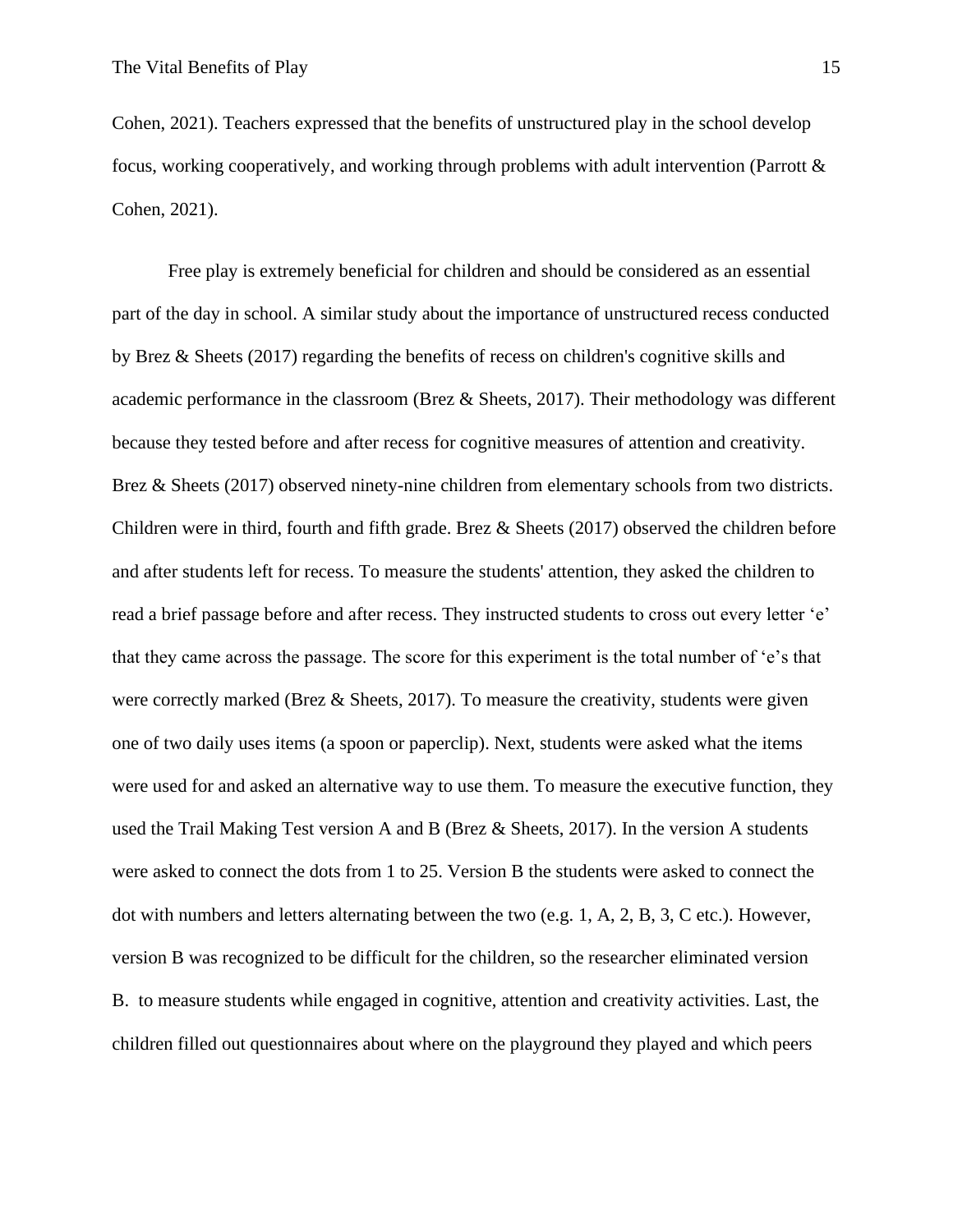they played with during recess. The teachers filled out a questionnaire regarding the children's gender, conscientiousness, creativity, and personality (Brez & Sheets, 2017).

The results from the study showed they found significant increases in sustained attention after recess as opposed to before. However, the results did not show recess has any impact on creativity. Different play areas had different effects on children's performance in the classroom (Brez & Sheets, 2017). Different play environments can influence children's subsequent behavior. For example, modern playgrounds stimulate creativity more than traditional playgrounds. Recess can serve different purposes for different children, for example, extroverted vs. introverted (Brez & Sheets, 2017).

In addition, Turner et al., (2013) conducted a qualitative study to whether district policies were implementing schools practices in regards to withholding recess for behavior or academic reasons. Turner et al., (2013) used surveys to collect the data from administrators at United States public elementary schools during the spring of 2008-2009, 2009-2010, and 2010-2011 years. Their results were that students were not held back from their recess activity due to their poor behavior or academic reasons at 28.3% and 26% of elementary schools. However, withholding recess was less common in the southern United States due to strong district policies with withholding students from their recess versus the West, Midwest and Northeast (Turner et al., (2013). These results show that a revision needed of stronger district policies to eliminate withholding physical activities such as recess may help students gain the benefits of unstructured recess.

#### **Play-based Learning**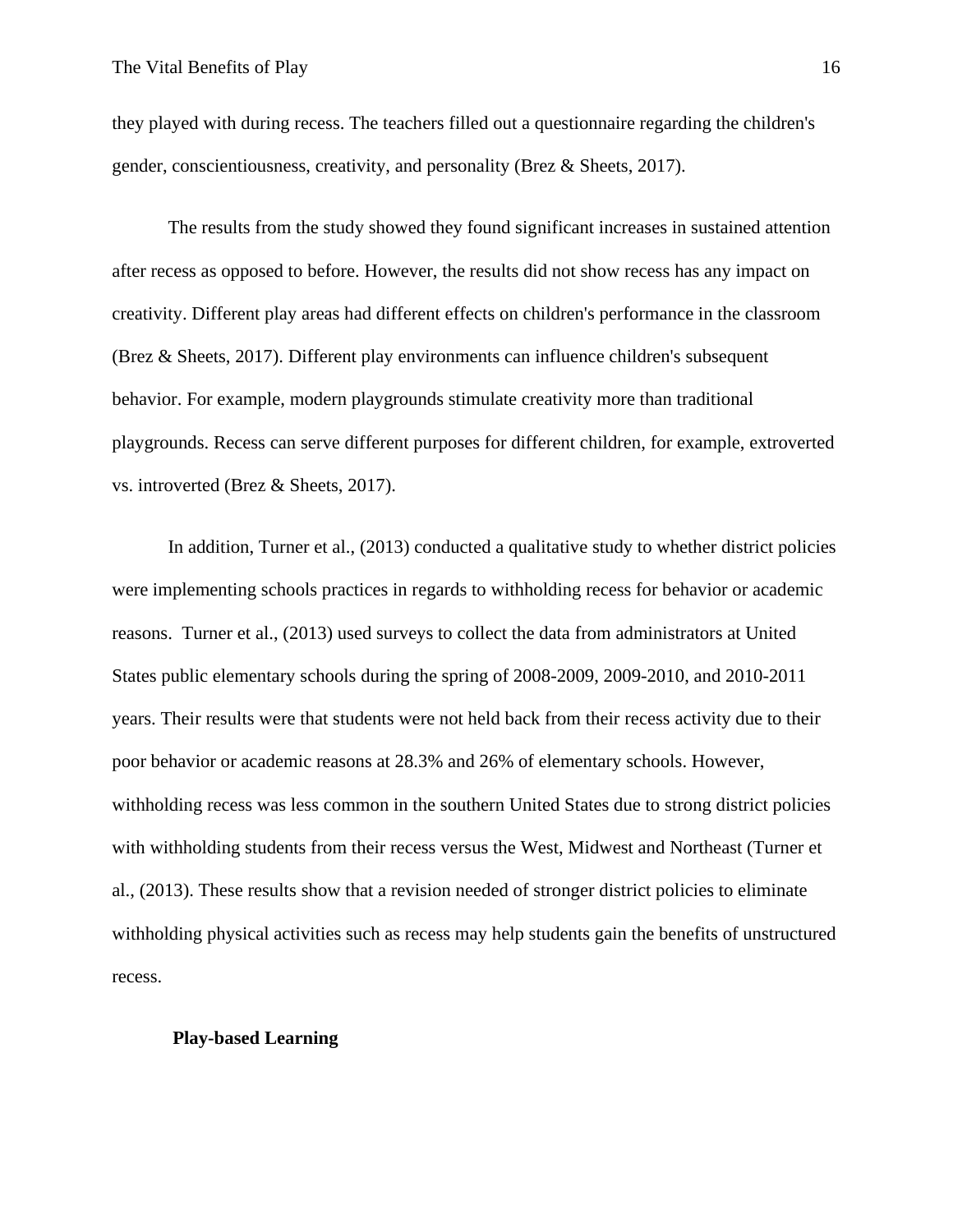Educators valued open-ended play because it allowed children to explore materials and understand the possibilities and properties of the materials they were using, and children enjoyed open-ended play because it was fun, exciting, and often messy (Edwards, 2017). In contrast, structured play is valued by teachers because they could directly show concepts to children. Therefore, with the high demand of academic expectations and standards to be learned in early childhood, educators are becoming familiar with the role of play into the classrooms such as play-based learning. Play-based learning allows teachers to focus on the children's interests, abilities, academic, social, and emotional development through engaging with the children (Taylor & Boyer, 2019). Children often enjoy this kind of play because the teacher showed them what to do (Edwards, 2017). The purposefully framed play was vital because it enabled the teachers to build childhood experiences and introduce new ideas using various songs, books, posters, and videos. Children also enjoyed being able to talk with the teacher and learning new things. Each play type was equally valued; they just offered qualitatively different opportunities for learning and teaching.

All play-types are equal in their developmental value, and they can be used in multiple ways to support learning (Edwards, 2017; Keung & Cheung, 2019). The unstructured or structured learning is through which children create and form sense in their worlds, as they participate fully with people, objects, and environments. According to educators, the relationship between play and teaching has been difficult to manage by integrating vital academic standards into a play-based learning experience (Edwards, 2017; Taylor & Boyer, 2019). In addition, educators also reflected the challenges of involving different stakeholders (e.g., parents, teachers, and policy-makers) in engaging play guidance and providing ongoing support to construct effective play-based learning for young children (Keung& Cheung, 2019). (Edwards, 2017) had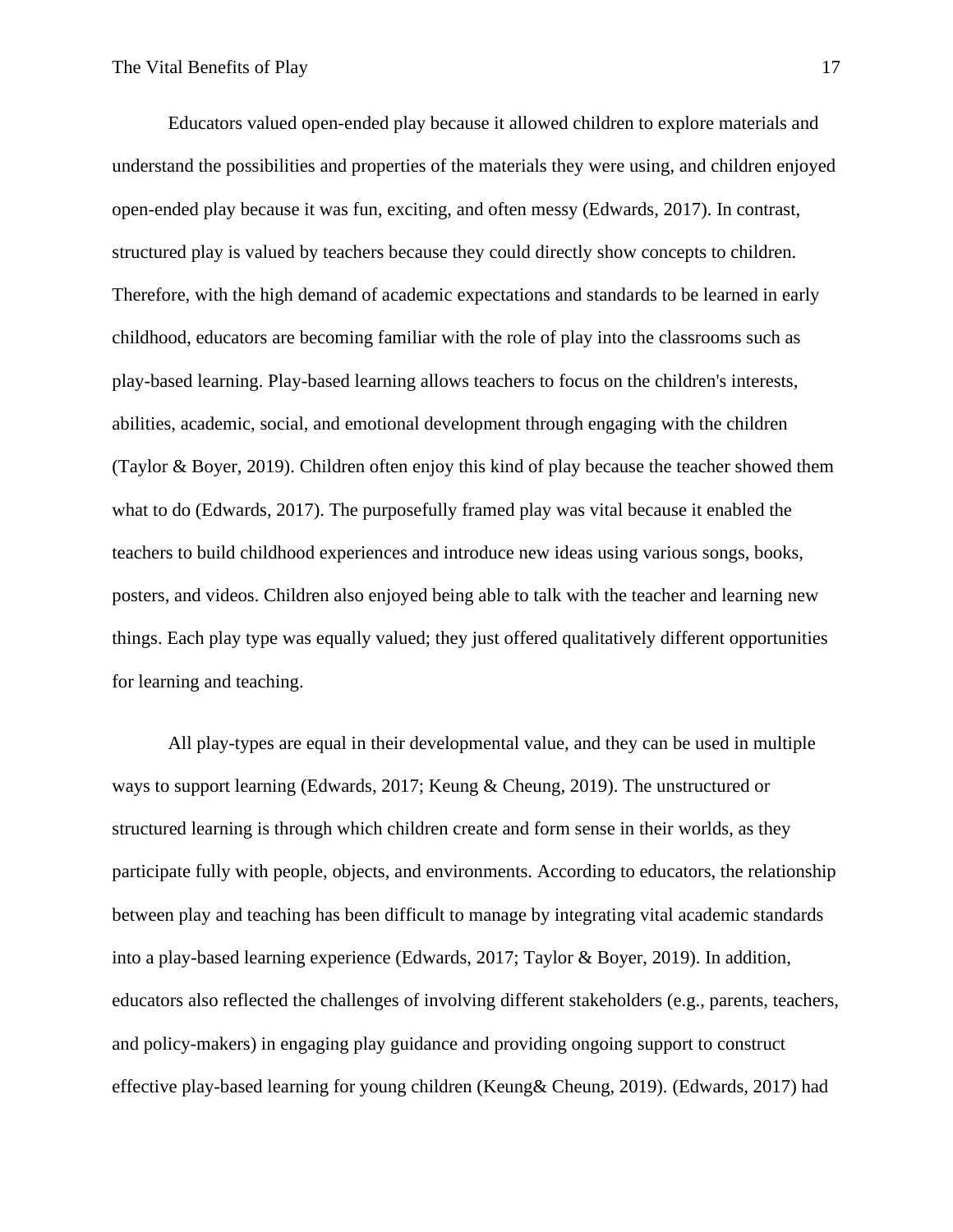primarily established that play-based learning alone did not support children's skills of content knowledge. The literature suggests educators need to perform some role in the play experiences provided to children to enable content learning. Edwards tested three types of play: open-ended play [free play], modeled play [structured play], and purposefully framed play [adult-directed activities] (Edwards, 2017).

Learning the Pedagogical Play-Framework helped Edwards (2017) to integrate play and teaching into her lessons. The reason for the study is to examine the concepts and strategies related to teachers' planning to apply to the three play types (Edwards & Mackenzie, 2013). The participants of the study were one hundred and fourteen children ages four to five years old and 16 teachers from sixteen early learning centers in Australia. The experiment assigned two groups of teachers and children to each of the three play types: free play, structured play, and adultdirected activities. Across several rounds, each group rotated through the three types of play, and repeated. Edwards & Mackenzie, (2013) discovered from the educator's feedback that educators prefer the strategies for modelled and purposeful play than open-ended play alone (Edwards & Mackenzie, 2013). Open-ended play involves educators supplying the materials to the children with a suggestive concept and the educator has minimal engagement. Modelled-play involves play experiences where the teacher illustrates, explains and models the use of the materials before letting the children proceed to the activity with minimal adult assistance. Purposefully framed play involves the teacher providing children with materials and discussing the concept of the activity, followed by opportunities for open-play, modelled play and the teacher and child are engaged throughout the activity (Edwards & Mackenzie, 2013). However, all three play-types are equally valued for the unique contribution they make to the richness of the young child's world, which makes for rich imaginations (Edwards, 2017).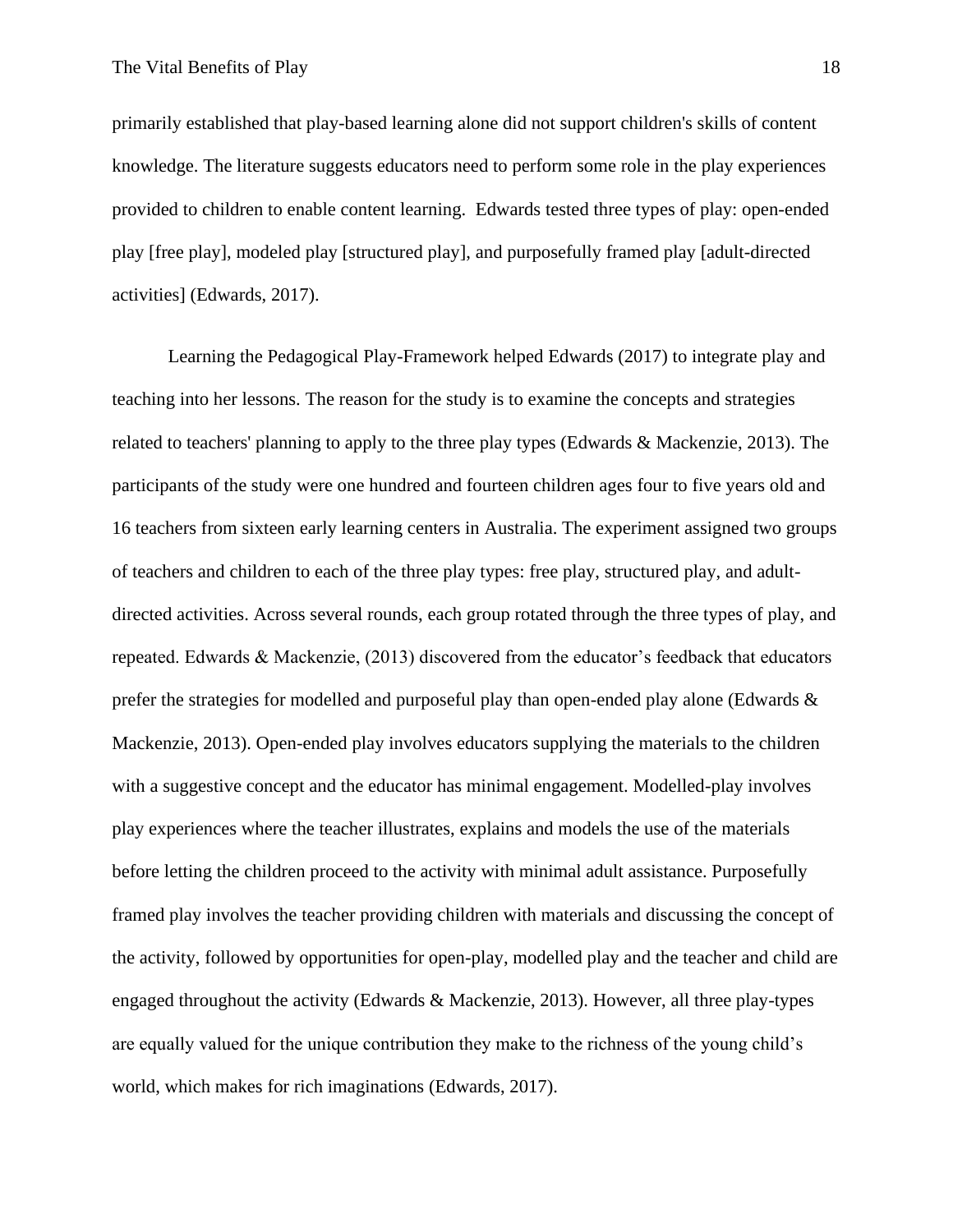In addition to play, guided play is when an educator intergrate scaffolded learning objectives while remaining child-directed (Weisberg et al., 2013; Cavanaugh et al., 2016) . The children can choose their following activities and focus without constant help from a teacher (Weisberg et al., 2013). Weisberg, Hirsh-Pasek, and Golinkoff (2013) insist that guided play can provide the same academic developmental result because the approach creates a learning environment that encourages children to engage in play and learning. Weisberg et al. (2013) analyzed a body of studies on structured play to distinguish guided play from other methods and explore why guided play is a strong tool for young children (Weisberg et al., 2013). The analysis showed preschool children benefit from a curriculum that is structured and rich in cognitive stimulation. The guided play focuses on children's learning, engaging, and exploration, which is beneficial for preschoolers' education (Weisberg et al., 2013). However, children with language delays can build their communication skills, enhance their problem solving, and improve social competence with the assistance of educators providing a welcoming environment by bringing toys or books that meet the children's needs (Dennis & Stockall, 2014).

Research by Cavanaugh et al., (2016), explored the development of literacy-rich sociodramatic guided play in kindergarten. Cavanaugh et al., (2016) participants were in two kindergartens at different public schools in the United States. One kindergarten class had 20 students and the other had 21 students. The study examined the outcomes of frequent tests in the grade level literacy skills. Each of the two classrooms was divided into two groups (A and B). Group A was the control group and group B was the experimental group in both classrooms. Then after 3 weeks (midpoint) the groups switched research conditions for example group (A) for 3 weeks and then for next 3 weeks group (A) is now group (B) the experimental group.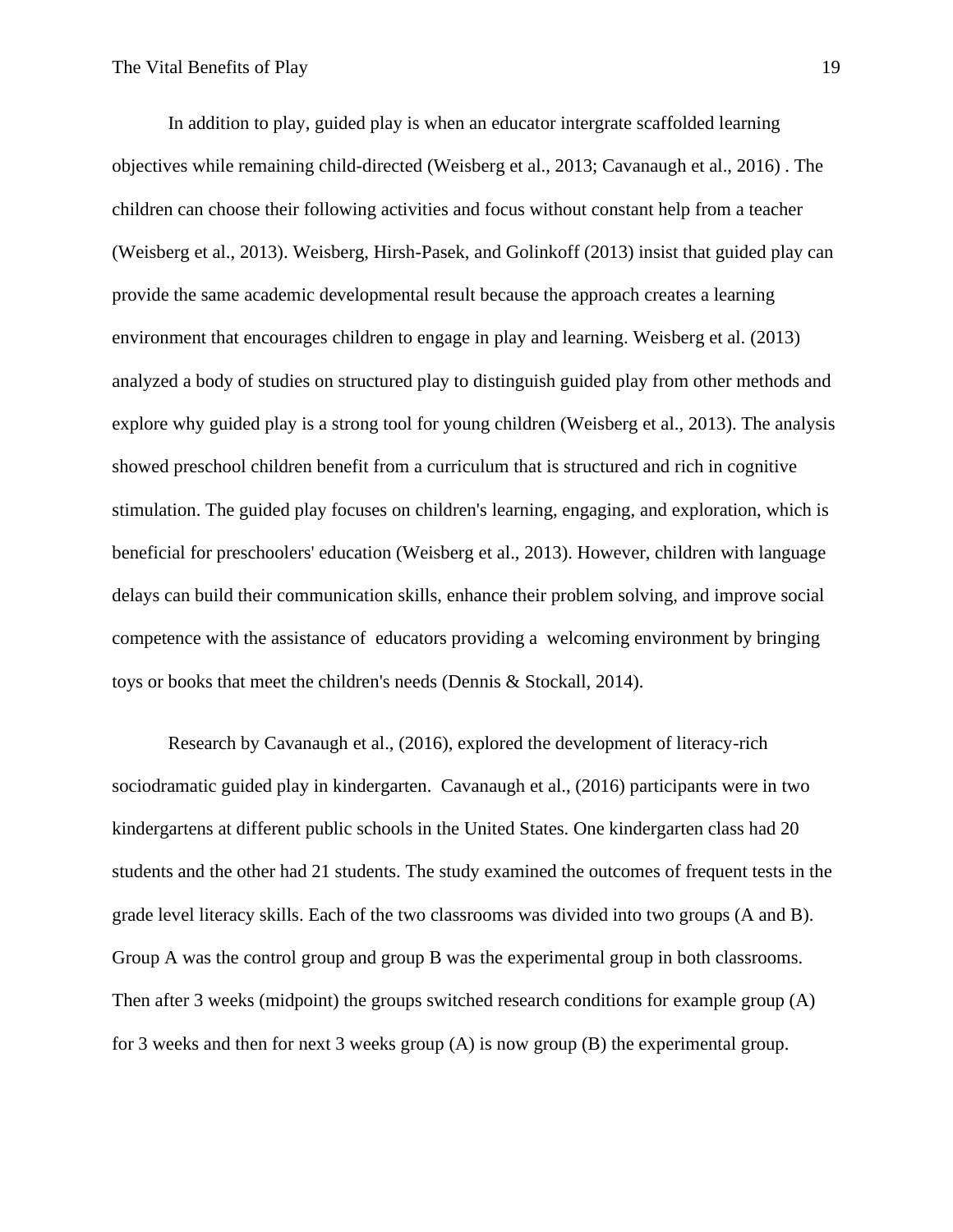The materials that were used in the literacy- rich guided play study was a set of ten to twenty miniature toys, all starting with the same letter and sound inside two containers labeled with the initial letter. The teacher removed the items one at a time, saying the sound of the object, name and placing it on the table spaced out from the other objects and following through with the second container (Cavanaugh et al., 2016). Students that were in the A group used the literacy guided-play activity, that the teacher conducted where they removed the items one at a time, saying the sound of the object and students B group did the guided play once and then were instructed to invent their own activities that practiced the initial sound of words (Cavanaugh et al., 2016).

The next activity was a rhyming consonant-vowel-consonant word family was inserted in a plastic bag. For the guided play activity, the teacher removed the items from the plastic bag and turned the letter-side upward. Next, the teacher lays the letters for the rhyming word endings and then chooses one of the remaining consonants and places it at the beginning of the rhyme to make a word. Next, the teacher says the word and finds the miniature toy that is the meaning of the word and continues until all words have been made (Cavanaugh et al., 2016). In this activity group A used the guided play activity and students in the experimental group used the guided play activity once and then were asked to make their own activities that practiced word family concepts (Cavanaugh et al., 2016).

The Cavanaugh study used the Dynamic Indicator of Basic Early Literacy Skills in the study's data collection.The methods of data collection that Cavanaugh et al., (2016) used the Dynamic Indicators of Basic Early Literacy Skills (DIBELS), teachers tallying of time the targeted initial sounds were used in students journals and teacher observations of students behaviors during the experiment and control activities. The results from the DIBELS reflected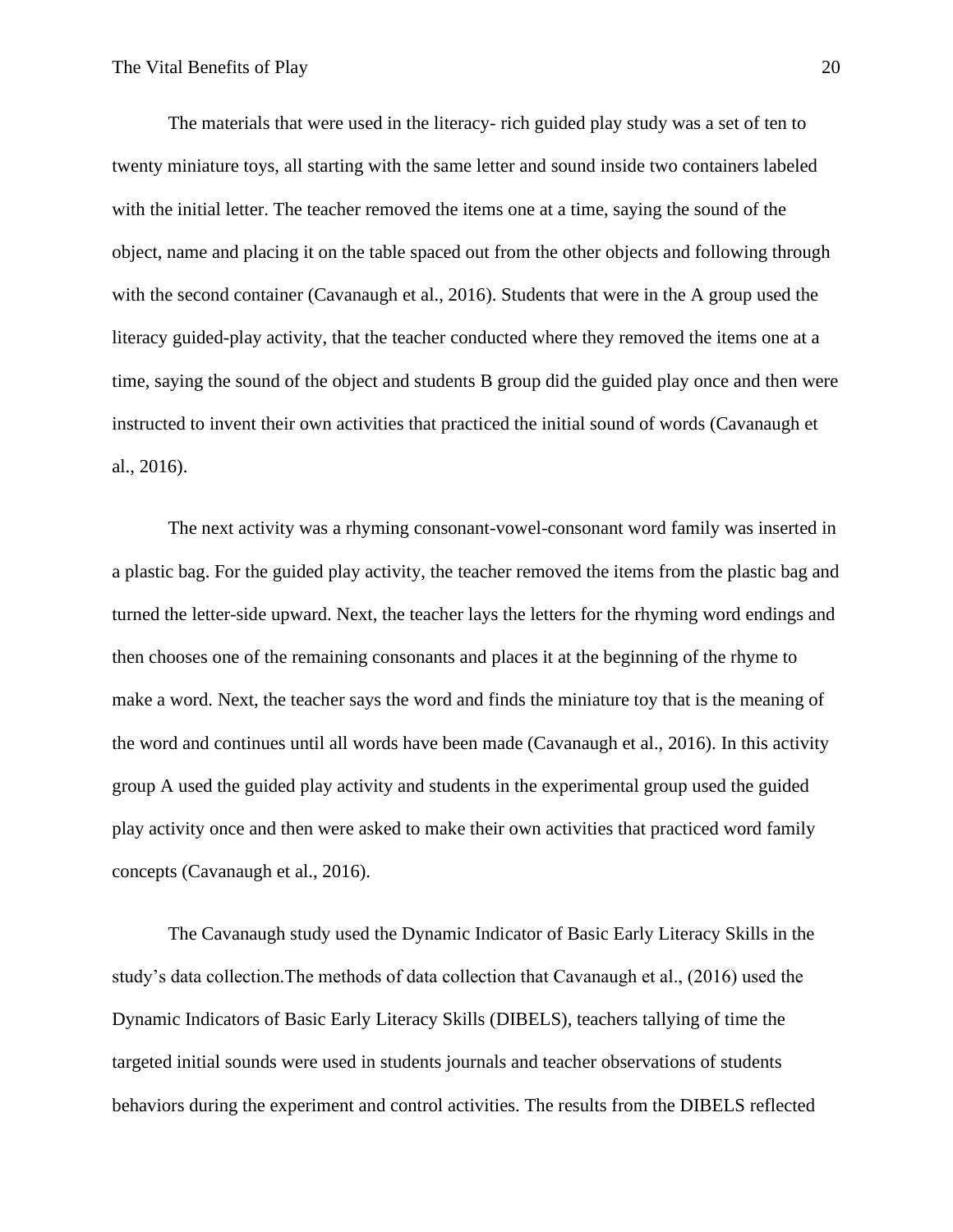that students at both schools who were in group B (experimental) had positive effects in the activities. Educators each week examined the students' journals and tallied the number of times the student correctly used the initial sounds, the data shows that group B succeeded in the initial sounds tasks (Cavanaugh et al., 2016). Last, the observations from educators on their students' behaviors was that the students were motivated to develop the games in the activities. EF skills were advanced as students' social skills and communication increased with their peers during the guided play games (Cavanaugh et al., 2016). Cavanaugh et al., (2016) suggestions for further research will possibly be studied in a large-scale population to make the study more observable. Another would be implementing the experiment for a longer time to get more powerful productive effects (Cavanaugh et al., 2016).

In relation to literacy and language-rich guided play, children's concepts and comprehension can be increased with guided play supported with a scaffolding determined by educators (Massey, 2012). Play scaffolded by educators supports language skills by extending conversations with the children and asking open-ended questions which allows children to talk more during play (Hadley & Dickinson, 2019). According to Hadley & Dickinson, (2019), they presented a study that investigated the emotional, language, and social cues that were associated with preschoolers growth in word-learning during shared book-reading and guided play activities. This study had 30 children from three preschool classrooms from a state funded school in the United States. Children were assigned to a mixed gender playgroup of three and the children remained in the group during the two month intervention (Hadley & Dickinson, 2019).

The experiment was conducted over a theme of "Growing Things", and included one book about vegetables and another about flowers (Hadley & Dickinson, 2019). They tested the children on book-reading and then it was guided play. In the book reading activity which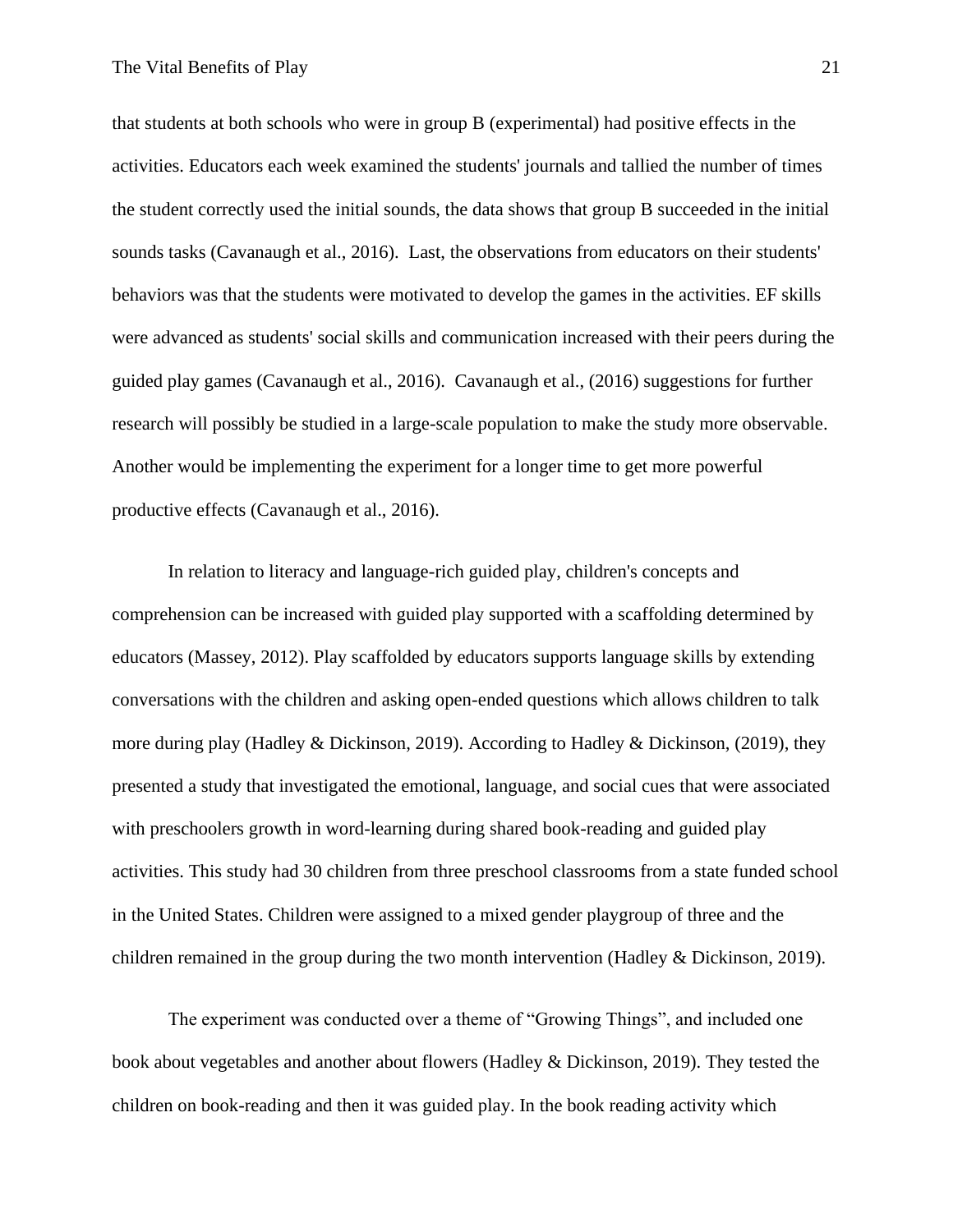included pictures of various plants and other growing things including target words. The target words were taught during the book-reading. Guided play was a ten minute play session immediately after the book reading (Hadley & Dickinson, 2019). The data was collected by video recording all sessions with the students, after examining all the content the results were exemplary. The children showed excellent growth in vocabulary knowledge. Their findings also suggested that preschoolers' word-learning is supported with chil-led, than adult-led, interaction about words. These results show that book-reading and guided-play are settings in which language can be supported (Hadley & Dickinson, 2019).

#### **Conclusion**

The purpose of this literature review is to understand the reasons unstructured and structured play is vital for children developmentally. This research was intended for other educators, administrators, policy-makers and parents to understand why we need to implement play indoors and outdoors, and increase recess activities time in elementary schools.

Educators deal with challenges of the types of play but the main two are child-directed play and teacher-directed play. As we learned, child-direction is free play. Free play children have unlimited choices and flexibility and imagine their own play (Taylor & Boyer, 2019). Free play helps with social skills, physical development and self regulation. Teacher-directed play is controlled by the educators and students. This play is more focused on academically learning opportunities, but has free play among the direction activity. Educators facilitate conversation by asking open-ended questions to engage the children in their thinking and communication skills, playing along, consider alternative perspectives, and how to use other materials to prolong play.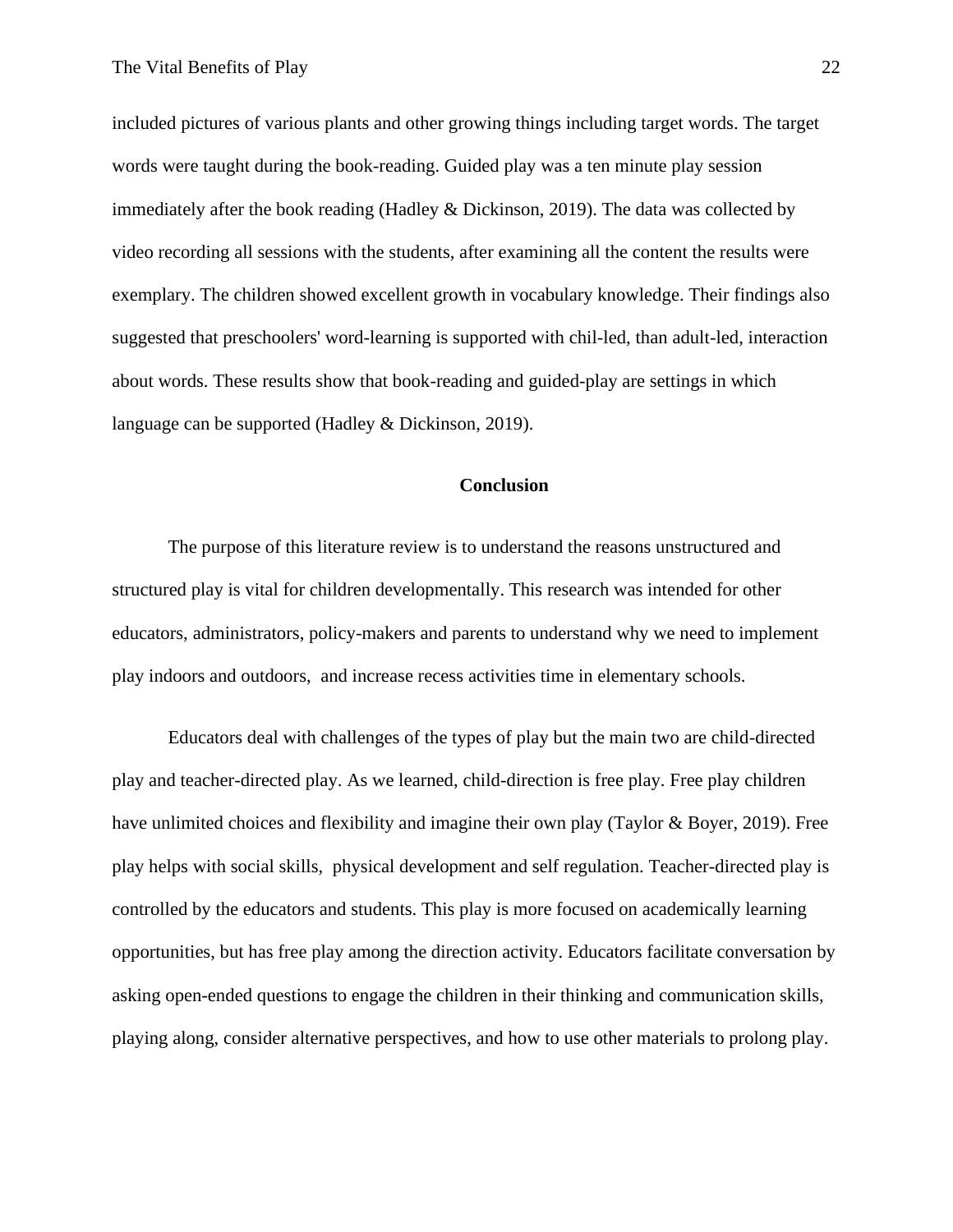These two types of play benefit children's social and emotional skills, academic learning, and executive functioning skills (Taylor & Boyer, 2019).

Last, Turner et al., (2013) research has been proven that in US elementary schools, teachers still retain recess for academic or conduct management reasons. However, school districts are in the process of developing stronger policies to restrict holding back recess for children. Recess has many benefits for children behavioral, academic, cognitive and emotional developmental, attentive, moods, problem solving, social skills and collaboration with peers. These recent studies have shown the importance of play and can be understood to benefit the children.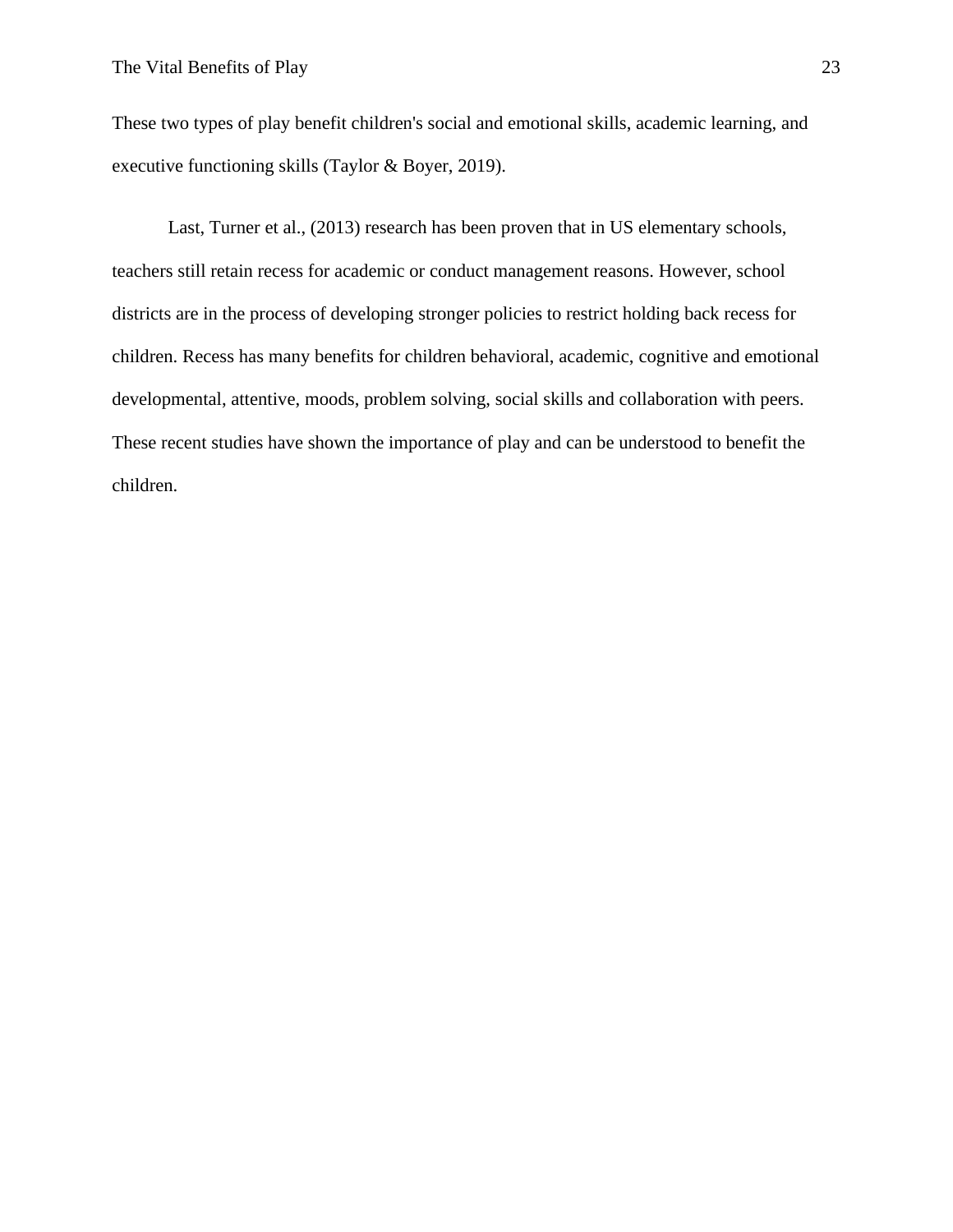#### References

- Brez, C., & Sheets, V. (2017). Classroom benefits of recess. *Learning Environments Research, 20*(3), 433-445. http://dx.doi.org.ezproxy.nwciowa.edu/10.1007/s10984-017-9237-x
- Cavanaugh, D. M., Clemence, K. J., Teale, M. M., Rule, A. C., & Montgomery, S. E. (2017). Kindergarten Scores, Storytelling, Executive Function, and Motivation Improved through Literacy-Rich Guided Play. *Early Childhood Education Journal, 45*(6), 831-843. http://dx.doi.org.ezproxy.nwciowa.edu/10.1007/s10643-016-0832-8
- Cheung, A. C. K. (2019). Towards holistic supporting of play-based learning implementation in kindergartens: a mixed method study. *Early Childhood Education Journal*, *47*(5), 627– 640. https://doi.org/10.1007/s10643-019-00956-2
- Civitello, A. (2016, Sep). The Power of Play. *Public Libraries, 55*, 10-11. http://ezproxy.nwciowa.edu/login?url=https://www-proquestcom.ezproxy.nwciowa.edu/magazines/power-play/docview/1845767686/se-2?accountid=28306
- Dennis, L. R., & Stockall, N. (2015). Using Play to Build the Social Competence of Young Children with Language Delays: Practical Guidelines for Teachers. *Early Childhood Education Journal, 43*(1), 1-7. Dennis, L. R., & Stockall, N. (2015). Using Play to Build the Social Competence of Young Children with Language Delays: Practical Guidelines for Teachers. *Early Childhood Education Journal, 43*(1), 1-7. http://dx.doi.org.ezproxy.nwciowa.edu/10.1007/s10643-014-0638- 5http://dx.doi.org.ezproxy.nwciowa.edu/10.1007/s10643-014-0638-5
- Early Childhood Development. (2009). In E. M. Anderman & L. H. Anderman (Eds.), *Psychology of Classroom Learning*: *An Encyclopedia* (Vol. 1, pp. 349-354). Macmillan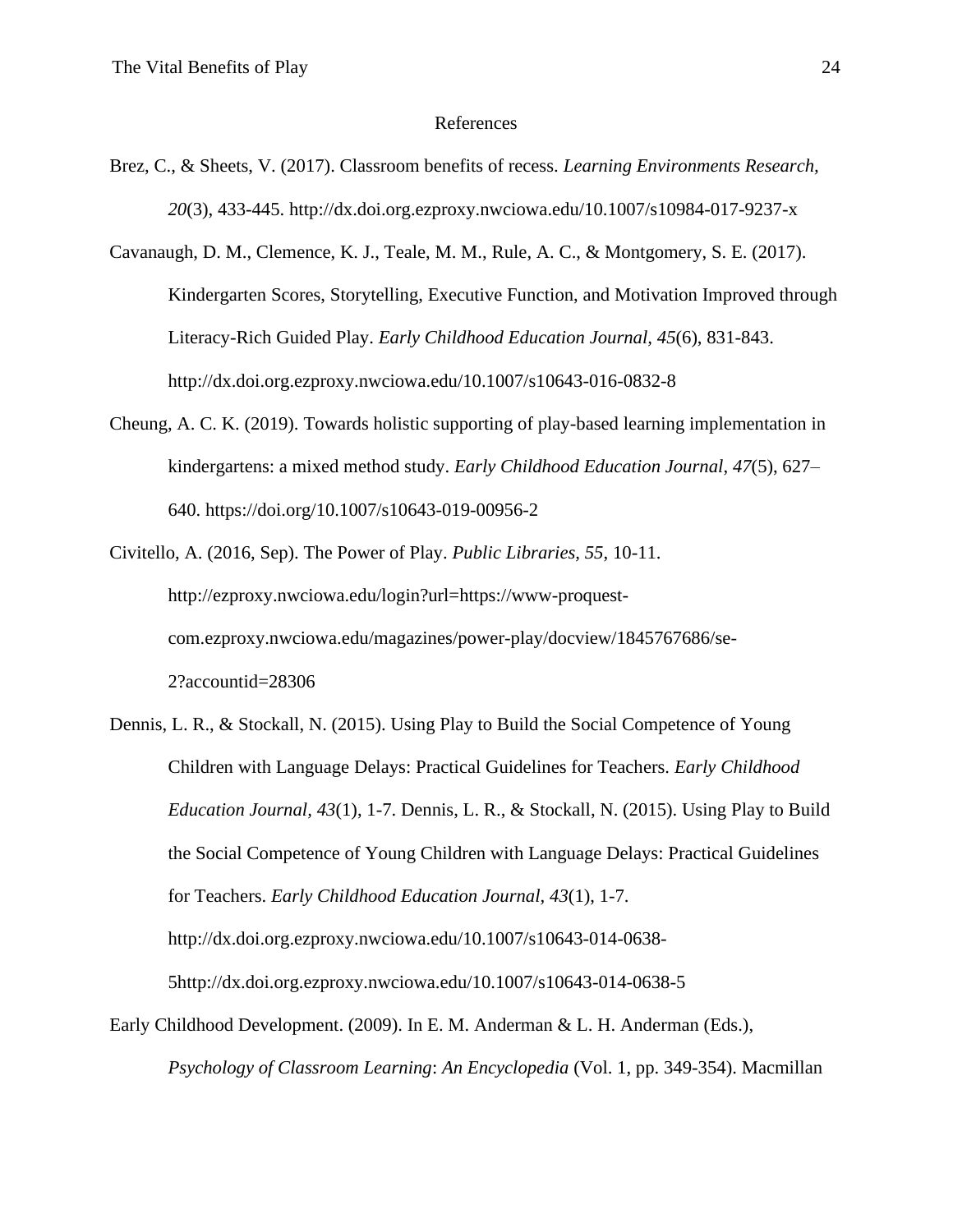Reference USA.

https://link.gale.com/apps/doc/CX3027800100/GVRL?u=oran58619&sid=bookmark-GVRL&xid=437255f3

- Edwards, S., & Cutter-mackenzie, A. (2013). Pedagogical play types: what do they suggest for learning about sustainability in early childhood education? *International Journal of Early Childhood*, *45*(3), 327–346. https://doi.org/10.1007/s13158-013-0082-5
- Edwards, S. (2017). Play-based Learning and Intentional Teaching: Forever Different? Australasian Journal of Early Childhood, 42(2), 4–11. https://doi.org/10.23965/AJEC.42.2.01
- Elizabeth, B. H., & DICKINSON, D. K. (2019). Cues for word-learning during shared bookreading and guided play in preschool. *Journal of Child Language, 46*(6), 1202-1227. http://dx.doi.org.ezproxy.nwciowa.edu/10.1017/S0305000919000552
- Fatai, I. A. O., Faqih, A., & Bustan, W. K. (2014). Children's active learning through unstructured play in malaysia. *Childhood Education*, *90*(4), 259–264.
- Fisher, K. R., Hirsh-Pasek, K., Newcombe, N., & Golinkoff, R. M. (2013). Taking shape: supporting preschoolers' acquisition of geometric knowledge through guided play. *Child Development*, *84*(6), 1872–1872. https://doi.org/10.1111/cdev.12091
- Gold, Z. S., Elicker, J., & Beaulieu, B. A. (2020). Learning Engineering through Block Play. *YC Young Children, 75*(2), 24-29. http://ezproxy.nwciowa.edu/login?url=https://wwwproquest-com.ezproxy.nwciowa.edu/scholarly-journals/learning-engineering-throughblock-play/docview/2442115348/se-2?accountid=28306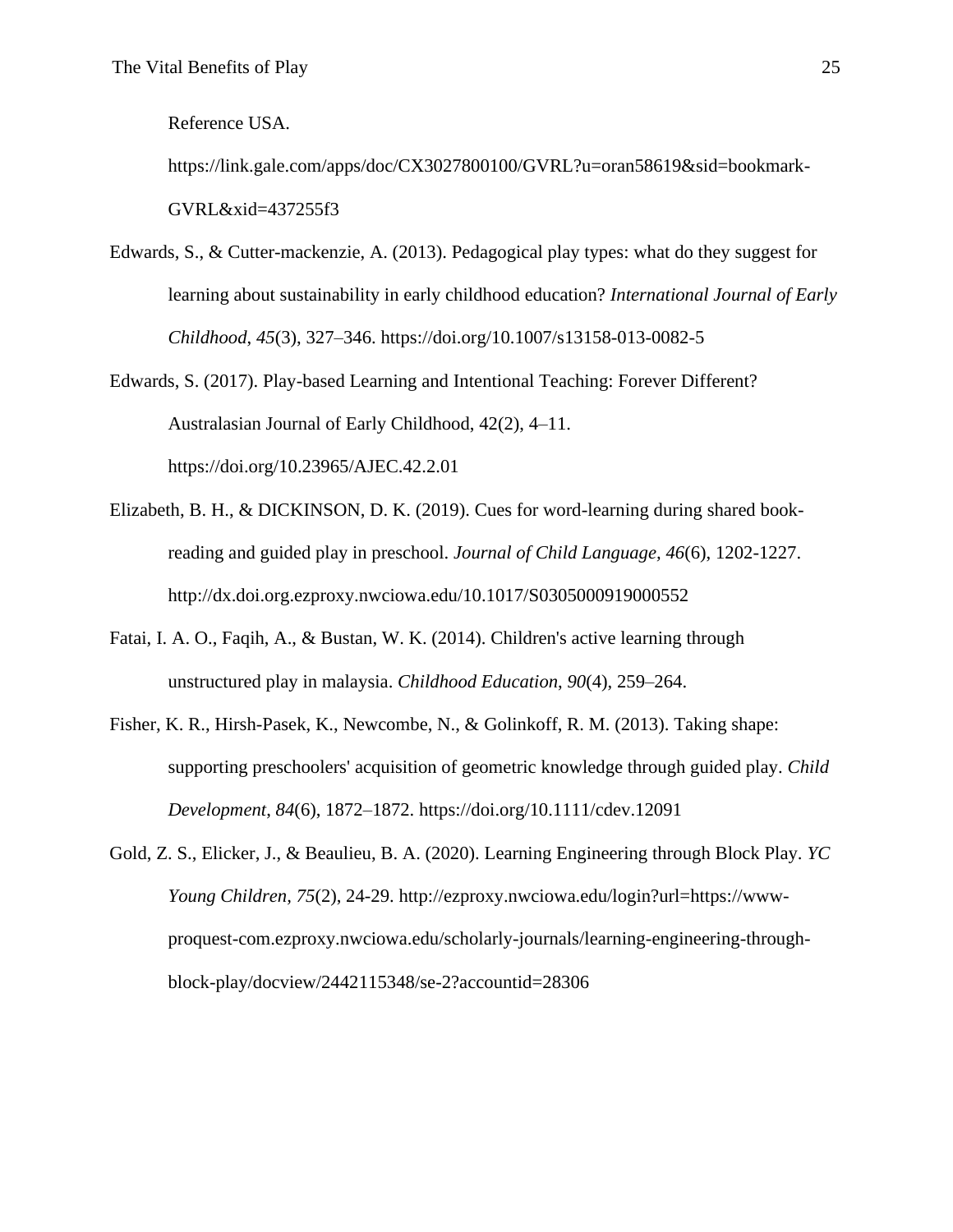Goldstein, T. R., & Lerner, M. D. (2018). Dramatic pretend play games uniquely improve emotional control in young children. *Developmental Science*, *21*(4). https://doi.org/10.1111/desc.12603

Kinsner, K. (2019). Fresh Air, Fun, and Exploration. *Young Children*, 90-92.

- Lee, R. L. T., Lane, S. J., Tang, A. C. Y., Leung, C., Louie, L. H. T., Browne, G., & Chan, S. W. C. (2020). Effects of an unstructured free play and mindfulness intervention on wellbeing in kindergarten students. *International Journal of Environmental Research and Public Health*, *17*(15). https://doi.org/10.3390/ijerph17155382
- Li, J., Hestenes, L. L., & Wang, Y. C. (2016). Links Between Preschool Children's Social Skills and Observed Pretend Play in Outdoor Childcare Environments. *Early Childhood Education Journal, 44*(1), 61-68.

http://dx.doi.org.ezproxy.nwciowa.edu/10.1007/s10643-014-0673-2

Lillard, A. S., Lerner, M. D., Hopkins, E. J., Dore, R. A., Smith, E. D., & Palmquist, C. M. (2013). The impact of pretend play on children's development: A review of the evidence. *Psychological Bulletin, 139*(1), 1-34.

http://dx.doi.org.ezproxy.nwciowa.edu/10.1037/a0029321

Massey, S. L. (2013). From the Reading Rug to the Play Center: Enhancing Vocabulary and Comprehensive Language Skills by Connecting Storybook Reading and Guided Play. *Early Childhood Education Journal, 41*(2), 125-131. http://dx.doi.org.ezproxy.nwciowa.edu/10.1007/s10643-012-0524-y

O'Neill, S., Rajendran, K., & Halperin, J. M. (2012). More than child's play: the potential benefits

of play-based interventions for young children with ADHD. *Expert Review of*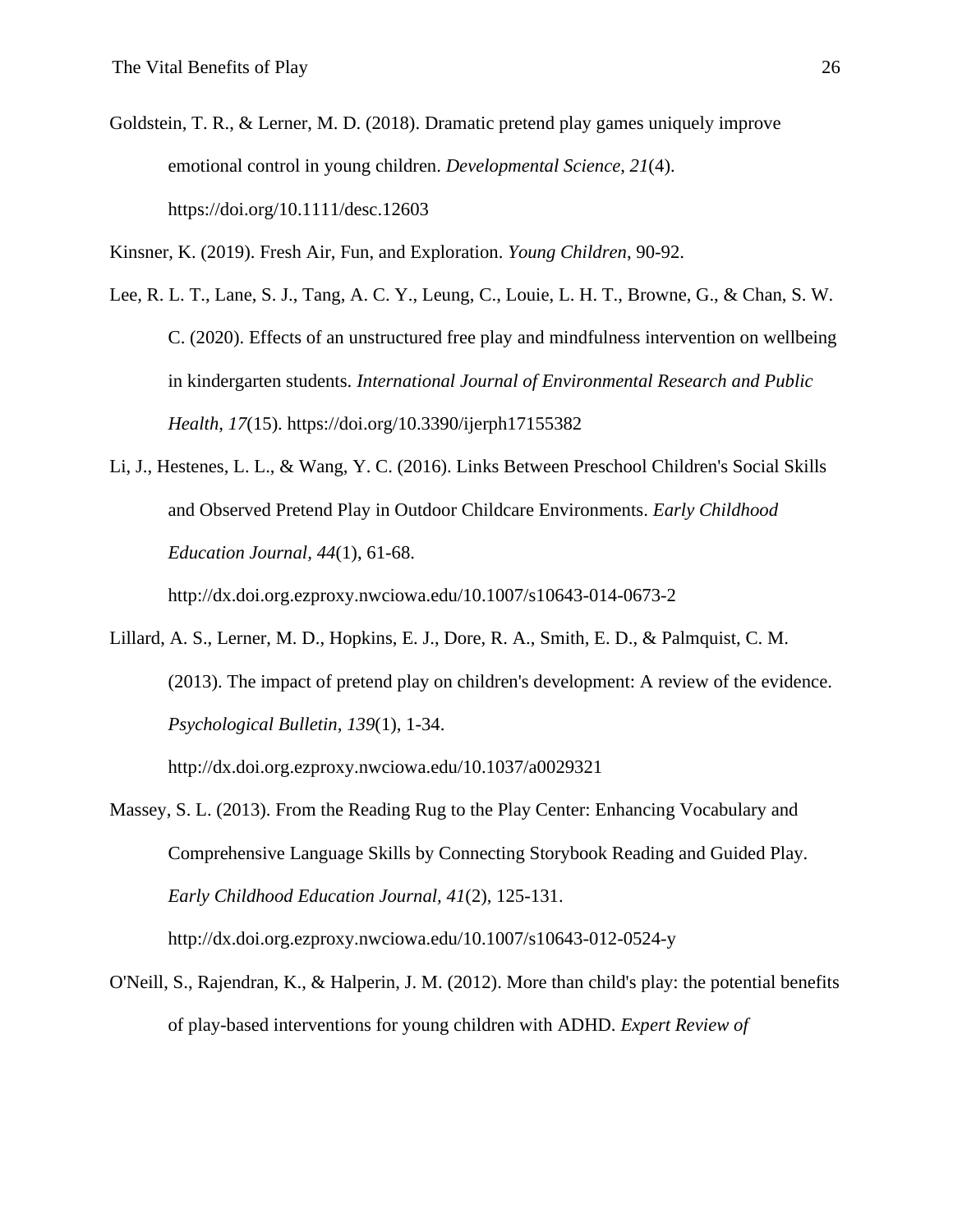*Neurotherapeutics, 12*(10), 1165-7.

http://dx.doi.org.ezproxy.nwciowa.edu/10.1586/ern.12.106

- Parrott, H. M., & Cohen, L. E. (2021). Advocating for Play: The Benefits of Unstructured Play in Public Schools. *School Community Journal, 30*(2), 229-254. http://ezproxy.nwciowa.edu/login?url=https://www-proquestcom.ezproxy.nwciowa.edu/scholarly-journals/advocating-play-benefits-unstructuredpublic/docview/2479493048/se-2?accountid=28306
- Sim, Z. L., & Xu, F. (2017). Learning higher-order generalizations through free play: Evidence from 2- and 3-year-old children. *Developmental Psychology, 53*(4), 642. http://ezproxy.nwciowa.edu/login?url=https://www-proquestcom.ezproxy.nwciowa.edu/scholarly-journals/learning-higher-order-generalizationsthrough/docview/1885227924/se-2?accountid=28306
- Slot, P. L., Mulder, H., Verhagen, J., & Leseman, P. P. M. (2017). Preschoolers' cognitive and emotional self-regulation in pretend play: relations with executive functions and quality of play. *Infant and Child Development*, *26*(6). https://doi.org/10.1002/icd.2038
- Tayler, C. (2015). Learning in Early Childhood: Experiences, relationships and 'Learning to Be'. *European Journal of Education*, *50*(2), 160-174.
- Taylor, M. E., & Boyer, W. (2020). Play-based learning: evidence-based research to improve children's learning experiences in the kindergarten classroom. *Early Childhood Education Journal*, *48*(2), 127–133. https://doi.org/10.1007/s10643-019-00989-7
- Thibodeau-Nielsen, R. B., & Gilpin, A. T. (2020). The role of emotion regulation in the relationship between pretense and executive function in early childhood: for whom is the